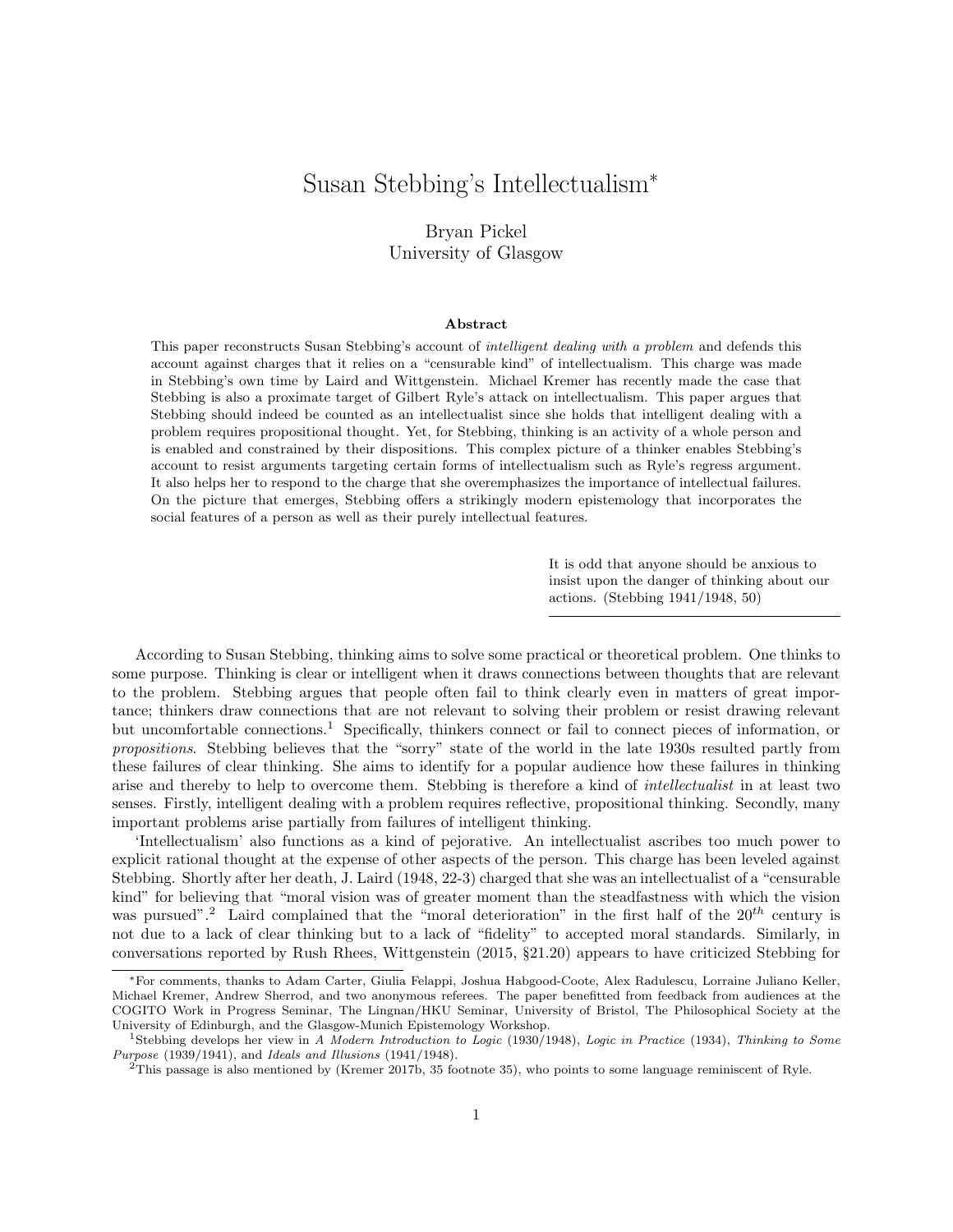the "primitive" misconception that people "would turn away from Fascism when the fallacies were clear to them."

At around the same time, Gilbert Ryle also argued against adherents of a view that he dubbed 'intellectualism'. Ryle's intellectualist holds that "intelligent acts must be backed by intelligent internal acts of considering regulative propositions" (Kremer 2017b, 17). Ryle argued that intellectualism leads to a vicious regress because the internal acts of considering regulative propositions must "in turn must be backed by further intelligent internal acts of considering meta-regulative propositions, and so on, ad infinitum." Finite beings like us cannot engage in infinitely many distinct cognitive acts before any action. Therefore, Ryle's intellectualist cannot account for action. Yet, Ryle does not specify any major philosopher who is an intellectualist in this sense, and it is hard to find any explicit targets. Michael Kremer (2017b, 31) argues that Stebbing is one of the unnamed "proximate targets" of Ryle's criticism. On this view, Stebbing's account of rational deliberation is incoherent. Kremer argues that Stebbing must make concessions to Ryle's view by allowing dispositions, habits, or capacities to play a role in intelligence. But these concessions undermine her goals of improving public debate and public action through her her writings. The problem is that people don't "know how to behave" rather than that they are ignorant of certain facts.

The primary goal of this paper is to explain Stebbing's account of rational deliberation in light of these charges. Fully articulating Stebbing's view will reveal that Kremer's charge is misplaced. Although Stebbing agrees that intelligent dealing with a problem requires explicit propositional thinking, she would not agree that every intelligent act of propositional thinking must be backed by its own intelligent internal act of propositional thinking. Rather, Stebbing explicitly sees a role for habits, dispositions, and capacities in rational thinking. The secondary goal of this paper is to explain the positive role that Stebbing finds for habits and dispositions in rational deliberation and how these inform her intellectualism. According to Stebbing, the complexity of the practical and theoretical problems faced by ordinary people (workers, citizen voters, fire marshals, and so on) requires intellectual exercises such as explicitly formulating principles so that they are subject to potential refutation. The third goal is to explain how Stebbing would respond to arguments purporting to show that she misdiagnoses and over-intellectualizes the problems of her era.

Stebbing's proposed obstacles to clear thinking and her solutions are strikingly modern in flavor. Stebbing proposes that thinking is done by the whole person and not an isolated intellectual part of a person. As a result, all aspects of one's person can influence how one thinks. Of particular note, Stebbing emphasizes how one's social position and nationality can introduce obstacles to clear thinking.

### 1 Intellectualism

Contemporary debates about intellectualism begin with the observation that agents and their actions may be characterized by "intelligence epithets' such as "'intelligent,' 'clever,' 'sensible,' 'skillful,' 'canny,' 'wise,' 'prudent,' 'careful,' 'rational,' 'stupid,' 'silly,' and 'idiotic"' (Bengson and Moffett 2011, 5, cf. Ryle 1949/2009, 15-16). Intellectualism, in these debates, is a view about what makes an act or performance intelligent in the sense that it can be characterized by one of the positive intelligence epithets. An intellectualist says that an act or performance is intelligent only if it is accompanied by explicit propositional thinking. Of course, one might suggest that some types of acts or performances must be accompanied by explicit propositional thinking in order to be intelligent while others need not be so accompanied. This suggests that one might be an intellectualist about specific types of acts or performances, but not about others.

INTELLECTUALISM about type T: For an act or performance of type T to be intelligent, the agent must have a mental state that has propositional content and is appropriately related to the act or performance. (cf. Bengson and Moffett 2011, 6-7)

I shall argue that Stebbing is not an intellectualist about all types of acts or performances. However, I will show that, for Stebbing, in order to deal with a problem *intelligently* one must engage in explicit propositional thinking. Stebbing is therefore an intellectualist about dealing with a problem.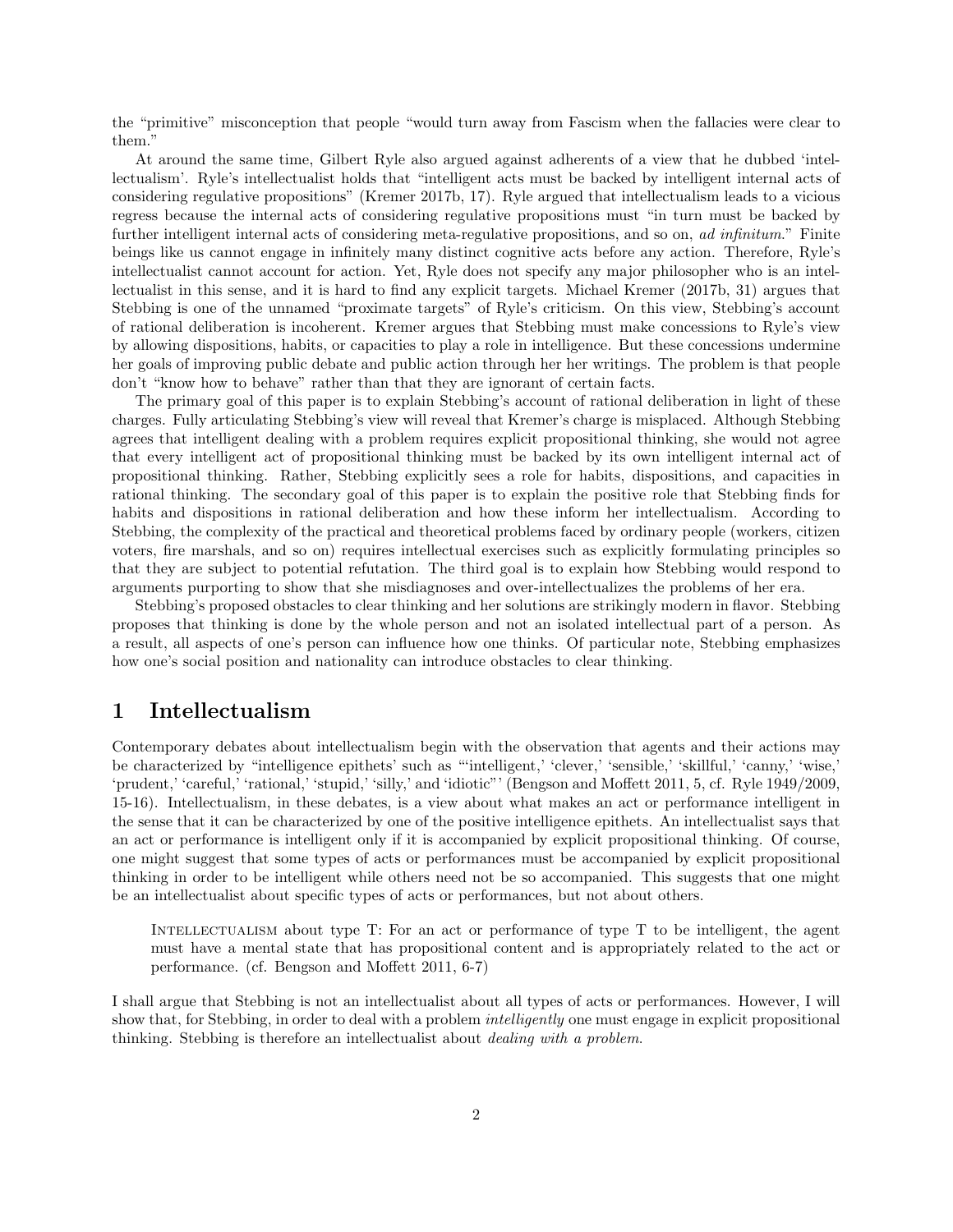INTELLECTUALISM about *dealing with a problem*: In order to deal with a problem *intelligently*, the agent must have a series of mental states that have propositional content and are appropriately related to the agent's response to the problem.

As we shall see, Stebbing's intellectualism about *dealing with a problem* defines much of her approach to logic and critical thinking.

However, it is worth noting that the term 'intellectualism' characterized earlier debates that did not specifically concern what made mental states or performances intelligent. In particular, these debates concerned what made beliefs true. Stebbing's early work Pragmatism and French Voluntarism contributed to these debates. Anti-intellectualism about truth begins with the observation that people have both intellectual and practical needs. As Stebbing later develops the view, a practical need is raised by an immediate problem of action. A theoretical or purely intellectual need might include the desire to answer a question from curiosity. Theoretical needs are not connected to any *immediate* problem of action, although they may be useful for subsequent actions. Stebbing treats the pragmatists as holding that the truth of a belief consists in its meeting one's practical needs. Stebbing (1914, 139-40) thinks that a belief may meet one's practical needs and yet fail to be true.<sup>3</sup> So Stebbing is saying that a belief might be false even though it is adequate for all immediate problems of action For Stebbing, this does not entail that the truth transcends all human interests. Stebbing's view is that people are not satisfied by the mere fact that their beliefs achieve some practical goal; they also want their beliefs to be true (1914, 7). This desire reflects that fact that people have intellectual as well as practical needs. Stebbing (1914, 135) thinks of these two sorts of goals as aspects of a unified person. She contrasts this view with that of Bergson who (on Stebbing's interpretation) distinguishes a rational and a non-rational self. Insofar as she posits distinctively intellectual needs, Stebbing was an intellectualist.<sup>4</sup>

This paper will focus on another way in which Stebbing is an intellectualist: she endorses intellectualism about dealing with a problem in the contemporary sense. Stebbing develops her intellectualist account of dealing with a problem beginning in 1930. On her view, intelligent dealing with a problem requires reflective thinking. Echoing her earlier view that people have both intellectual and non-intellectual needs, Stebbing holds that a problem may be practical or theoretical. Practical problems arise in the context of the immediate need for action. The agent is called upon to act but lacks the information required to choose or execute the action. Theoretical problems concern how to answer questions that may arise outside of immediate problems of action. A theoretical problem may arise because our expectations are confounded by an experience, because our expectations themselves conflict, or merely because we want to answer a definite question—such as the cause of a fire (Stebbing 1934, 2-3)—but do not immediately know how to discover it.

A problem is identified through a "felt difficulty" (Stebbing 1930/1948, 6). Intelligently dealing with the problem requires reflective or purposive thinking, which Stebbing contrasts with idle thinking and reverie.<sup>5</sup> Reflective thinking requires ascertaining the relevant features of the problem. Stebbing identifies this with asking questions arising from the problem. The purposive thinker considers answers to these questions. The answers may raise further questions. The aim of this chain of questions and answers is to solve the problem that gave rise to the thinking. The questions involved in reflective thinking need not be explicit. It is sufficient that the thinker is "puzzled about some matter" or "in a questioning frame of mind" (Stebbing 1939/1941, 22-3). Yet, Stebbing is clear that reflective thinking consists in propositions that are asked about, believed, denied, inferred and so forth. As she says, "the unit of logical thinking is the proposition" (Stebbing 1930/1948, 33). Acts of entertaining propositions are events that occur at "definite times" (35). In characterizing the role of propositions in problem solving, Stebbing explicitly references her early discussion of the stages of problem solving. Therefore, insofar as intelligent dealing with a problem requires reflective thinking—entertaining of propositions, Stebbing is an intellectualist.<sup>6</sup>

<sup>&</sup>lt;sup>3</sup>The theme continued in an exchange with Schiller in (Stebbing 1913 and Schiller 1912, 1913).

<sup>4</sup> (Bradley 1904: 311) is a prominent defense of intellectualism about truth in this vein. Sait (1916) criticizes Stebbing's work as a form of intellectualism.

<sup>5</sup>This contrast is made in (Stebbing 1930/1948, 1; 1934, 3; and 1939/1941, 18).

 ${}^{6}$ The nature and structure of reflective thinking for Stebbing may have derived from Dewey (1910). Dewey and Stebbing both construe the stages of reflective thinking as asking questions and proposing hypotheses to answer these questions and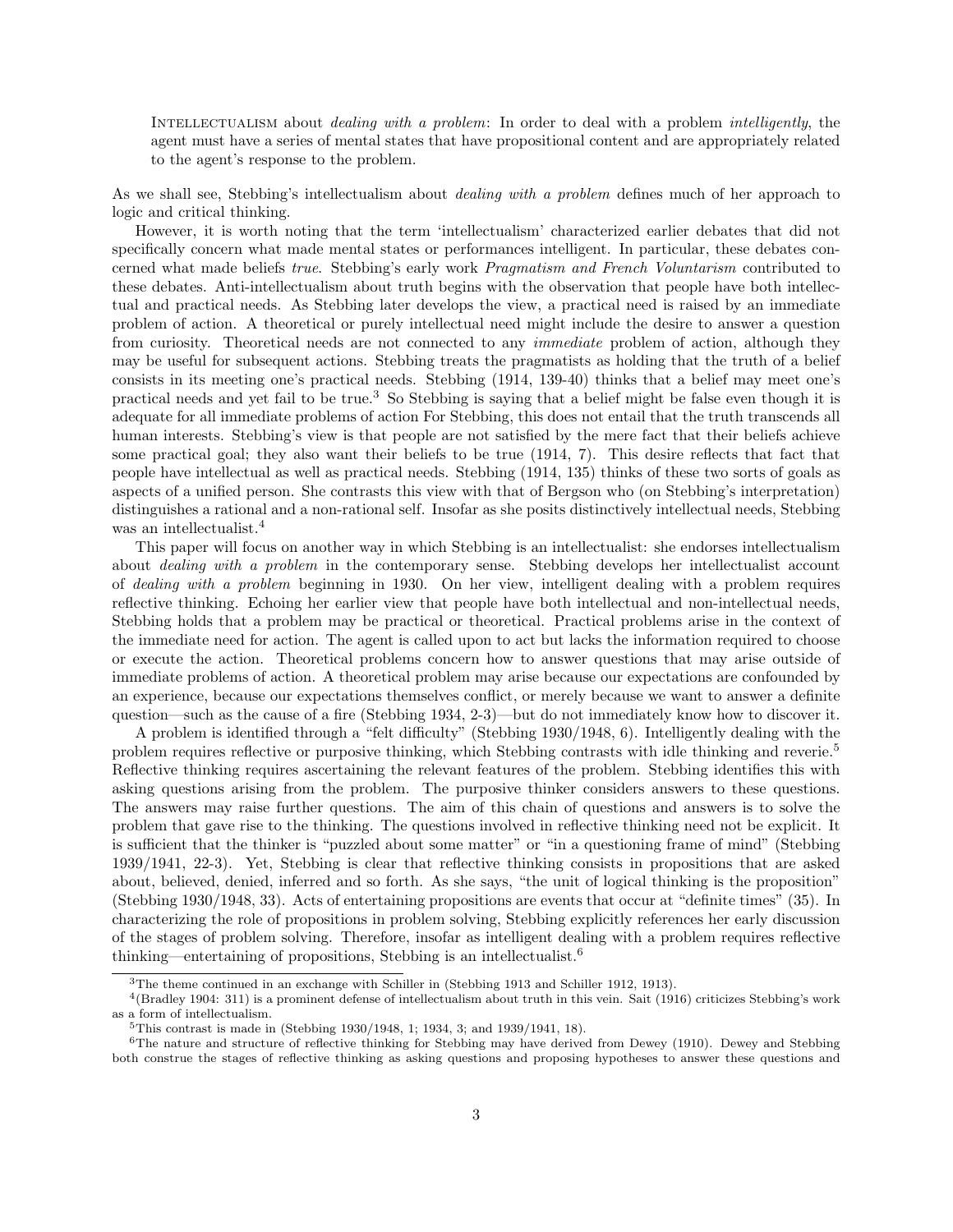As with contemporary debates, Stebbing uses several intelligence epithets to characterize intelligent dealing with a problem and reflective thinking, including "logical", "clear", "intelligent", and "wise". On her view, logical thinking requires that the transitions between one's thoughts are *relevant* to the problem.

To think logically is to think relevantly to the purpose that initiated the thinking. (Stebbing 1939/1941, 11)

The steps in one's thought must be "controlled throughout by the initial apprehension of the conditions of the problem" (Stebbing 1930/1948, 6). Poor thinking loses track of the problem. There is "no sign of direction to an end" *(ibid, 5)*. In contrast, the steps in a chain of logical thinking are clearly connected to solving the problem that prompted the thinking.

Stebbing offers two examples of intelligent dealing with a problem that I shall return to. Stebbing (1939/1941, 25) gives the example of a child whose train ceases to work. The child greases the mechanism and then finds that it still does not work. In this example, the child had been puzzled by why the train did not work. The hypothesized answer to the question was that the mechanism needed grease. The child then tests the hypothesis and finds that it was wrong. According to Stebbing, both the answer and the test of that answer require intelligence and a great deal of background knowledge gained from experience.<sup>7</sup> Importantly, this example shows that intelligent dealing with a problem does not entail dealing with the problem successfully. Success requires circumstances to favorably cooperate.

Stebbing (1930/1948, 2-3) offers another case in which a man sees bricks in a rock cliff. The bricks are unexpected. The man hypothesizes that the bricks are related to ruins of an old castle. He thinks that if this hypothesis is correct, there will be passages leading to the bricks from the castle above. Upon investigation, the man does find several shafts leading to passages in the castle ruins. As Stebbing describes the situation, the problem is an intellectual one, the occurrence of "something unexpected" (ibid, 3). This raises the question: "why are the bricks in the cliff?" The man offers an hypothesis: the bricks are part of the castle. This hypothesis would explain the unexpected bricks by relating their occurrence "to a situation in which their occurrence would not be unexpected" (*ibid*, 3). The man then further formulates a test to determine if this hypothesis was correct: look for other ruins of a castle. The test does confirm the hypothesis to some degree. Again, the man has brought background knowledge to bear in formulating the hypothesis and in formulating the test of the hypothesis.

The investigation does not stop at the initial question and the proposed answer. The proposed answer leads to further questions about how to test it against other answers.

[A]n intelligent person confronted with a problem will proceed to ask questions and guess at the answer; how various answers lead to other questions and further guesses. (Stebbing 1934, 7)

Stebbing (1930/1948, 6) gives the example of a discussion between Boswell and Johnson that moves from the topic of education to the amount of daylight in northern Scotland during the winter. Even though the topics cover this wide range, the thinking is clear. The clarity derives from the fact that the sequence of questions and answers are all controlled by the apprehension of an initial problem. The rationality of a step in this chain depends on its relevance to the initial problem.

Individual questions are meant to be steps towards the solution to the problem.

A question is intelligent only if an answer to it would resolve the puzzlement that led to the question or would be at least a step towards its solution. (Stebbing 1939/1941, 25)

testing these hypotheses. Both emphasize the role of habits of thought in reflective thinking and the need to assimilate the unexpected features of problems to familiar situations. Stebbing even uses some of the same terminology as Dewey: they contrast "reflective" and "idle" (Dewey 1910, 2) thinking and suggest that reflective thinking originates in a "problem" (Dewey 1910, 9). The problem "controls" (Dewey 1910, 12) the reflective thinking and is identified through a "felt difficulty" (Dewey 1910, 71). Their agreement is also reflected in the fact that, in a later work, Dewey (1938: 491, note 1) favorably cites A Modern Introduction to Logic. Thanks to Giulia Felappi (p.c) for suggesting the latter reference.

<sup>7</sup> In addition to Stebbing and John Dewey (mentioned in footnote 6 above), Cook Wilson (1926, 36-9) also emphasizes the role of questions in inquiry and the fact that asking a "real" question requires background knowledge.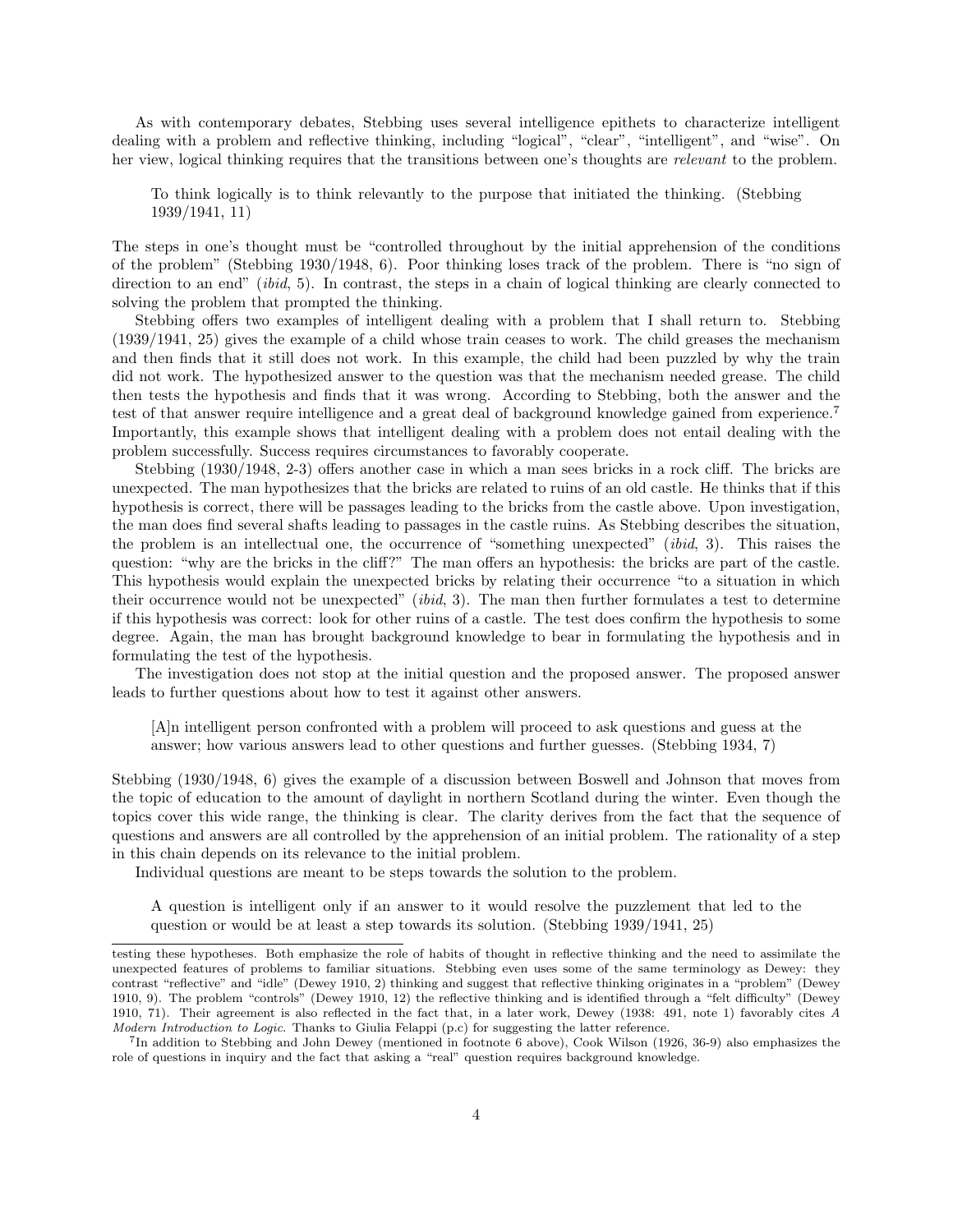Asking an intelligent questions requires taking "note of the conditions set by the problem". An intelligent answer requires having "discerned within the situation, so far as apprehended, those factors which may be relevant to the solution" (Stebbing 1934, 3). An answer can be intelligent without being right. Stebbing says that the child puzzled by the malfunctioning train is intelligent. The lack of grease on the tracks may have been relevant to the solution based on the child's limited experience.

Summarizing, Stebbing thinks that intelligent dealing with a practical or intellectual problem requires reflective thinking. In the course of this thinking, one asks a question that discerns the problem's relevant features and proposes an answer to that question. In asking and answering questions, one is related to propositions. Further questions ask how to test the proposed answer against other possible answers. Asking questions and proposing answers are acts of propositional thinking. Thus, intelligent dealing with a problem does require propositional thinking (Stebbing 1930/1948, 2). The intelligence of any step in the chain of questions and answers depends on the step's relation to the problem that initiated the thinking.

# 2 The Charge of Ryle's Regress

I have argued that Susan Stebbing was an intellectualist about dealing with a problem. In particular, intelligent dealing with a problem divides into stages: apprehension of the conditions of the problem, asking relevant questions, proposing relevant answers, and asking further questions about how to test these answers. These stages require propositional thinking. Thus, dealing with a problem intelligently is a performance whose stages require propositional thinking.

Shortly after Stebbing's death, Gilbert Ryle attacked an unnamed intellectualist in "Knowing How and Knowing That" and in The Concept of Mind. Ryle's intellectualist argued against views according to which intelligence requires explicit propositional thinking. The absence of a named figure has led some philosophers to charge that Ryle is attacking a straw man who endorses something "manifestly absurd".<sup>8</sup> However, Michael Kremer has recently argued that Stebbing was Ryle's "proximate target", though not his only target. Kremer believes that Stebbing's requirements on intelligent thinking are enough to generate Ryle's regress.

The example of Stebbing's intellectualism is sufficient to refute the charge that Ryle was merely attacking a straw man or, in this case, a straw woman. [. . . ] Stebbing's advice for "practical logicians" seems fitted precisely to Ryle's critique, and it is plausible that reading her work was a direct impetus for Ryle's attack on the "intellectualist legend."(Kremer 2017b, 35)

In order to avoid the regress, Stebbing would have to allow for intelligent action that is not backed by an antecedent propositional thought but by dispositions or habits. Kremer argues that Stebbing cannot allow this without undermining her project of improving the level of intelligent thought and action in her readers.

Kremer sees his account of Stebbing as a vindication of Ryle. Even Stebbing—"an exceptionally clear thinker and writer"— developed a position that "exhibited exactly the kind of circularity and instability that Ryle's regress argument would lead one to expect" (32). However, if so large a portion of her corpus relies on an assumption that recent philosophers see as "manifestly absurd", then the result diminishes Stebbing rather than elevates Ryle. Indeed, Kremer argues that Stebbing's aim in her popular works would be undermined if her account of intelligent action is undermined.

I first consider Stebbing's position in light of the original considerations that Ryle raises against his intellectualist in "Knowing How and Knowing That". Ryle's intellectualist holds that an action is made intelligent by its relation to some intelligent prior mental acts. I argue that Stebbing rejects this claim. I then discuss a version of the regress argument developed by Kremer that focusses on "intelligent dealing with a problem". I respond that this argument also ascribes to Stebbing positions she does not hold. Properly understanding Stebbing in light of these criticism clarifies how her projects in promoting logical thinking are meant to work.

 $8$ Kremer (2017b, 19) cites (Stanley 2011, 14) as making this charge.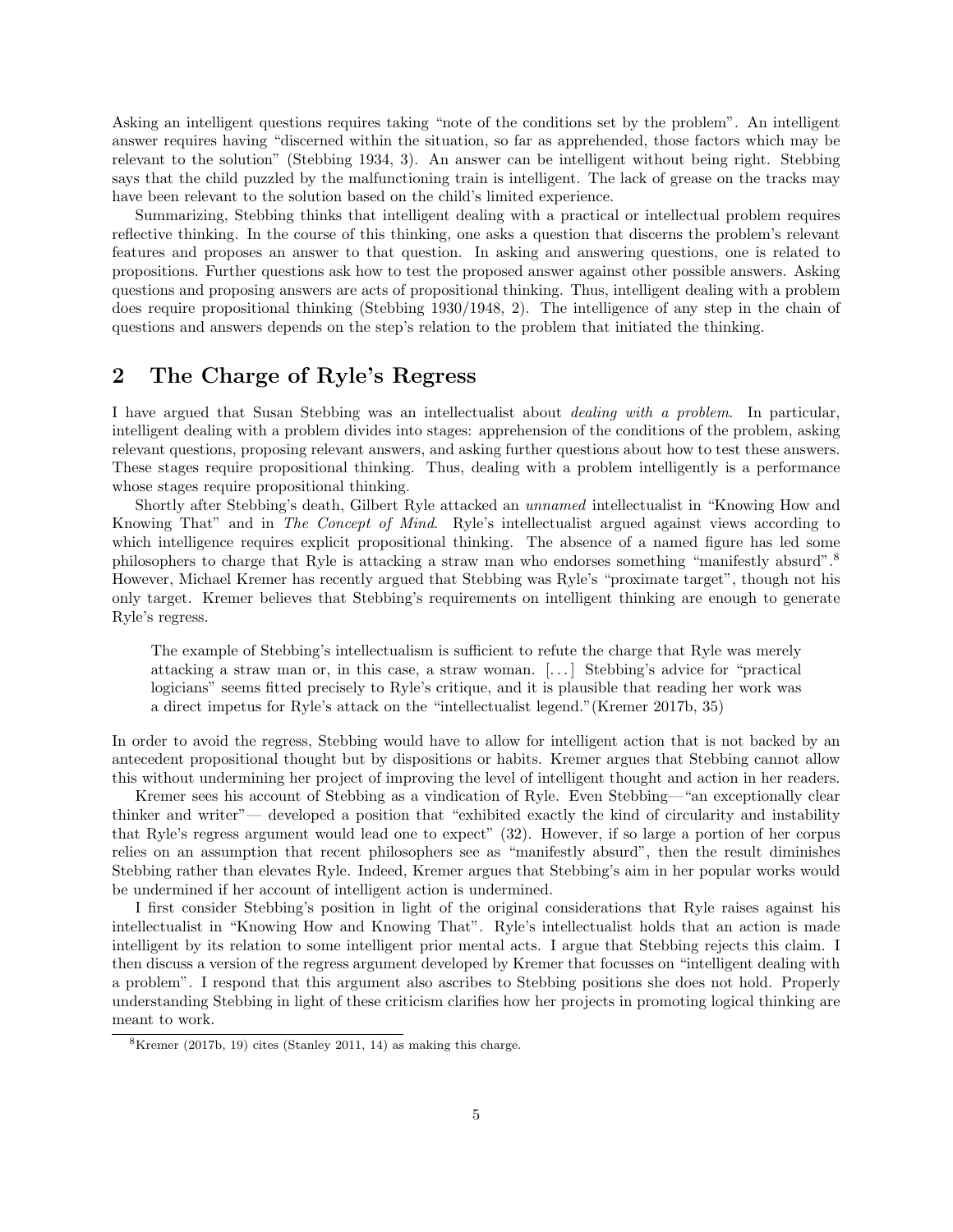### 2.1 The Original Regress

Ryle objected to the identification of intelligence with thinking on the ground that a particular act of thinking can itself be done intelligently or not.

That thinking-operations can themselves be stupidly or intelligently performed is a notorious truth which by itself upsets the assumed equation of "exercising intelligence" with "thinking." (Ryle 1945, 2)

Ryle's intellectualist thought that an act was made intelligent by a distinct prior act of thinking. This leads to a regress because these distinct prior acts of thinking must themselves be performed intelligently in order to render the posterior act intelligent. But these prior mental acts—if they are performed intelligently themselves require antecedent mental acts that are performed intelligently. And so on.

Ryle would offer—as an alternative to this intellectualism—that intelligent action is a matter of dispositional excellence.

when we describe some particular action as clever, witty or wise, we are imputing to the agent the appropriate dispositional excellence. (Ryle 1945, 14; cf. Ryle 1949/2009, 19)

Possessing a dispositional excellence of this kind is what Ryle calls knowledge-how. Ryle opposes knowledgehow to the representation of facts or propositions, which Ryle calls knowledge-that. Knowledge-that can be taught by explicit instruction. Knowledge-how requires training through examples and exercises. It cannot be acquired merely from being told various facts.

Learning-how differs from learning-that. We can be instructed in truths, we can only be disciplined in methods. Appropriate exercises (corrected by criticisms and inspired by examples and precepts) can inculcate second natures. But knowledge-how cannot be built up by accumulation of pieces of knowledge-that. (Ryle 1945, 14 cf. Ryle 1949/2009, 46)

Ryle avoids the regress because he holds that most intelligent actions do not require antecedent intelligent mental actions. Rather, the actions must manifest skill or dispositional excellence, usually resulting from training and practice.

Stebbing applies positive intelligence epithets such as 'intelligent' and 'wise' to different categories. As we have seen, Stebbing primarily uses 'intelligence' to characterize *dealing with a problem*. Intelligently dealing with a problem requires thinking, the intelligence of which is determined by whether it is controlled by the problem. So, Stebbing also regularly calls the reflective thinking that results 'logical', 'clear' , or 'intelligent'.

But Stebbing also describes persons and their individual acts as intelligent. Stebbing (1939/1941, 24) says, "In so far as a person is thinking clearly he is intelligent." This suggests that Stebbing views the intelligence of a person is derivative on the intelligence of their thinking. The person will be thinking clearly insofar as they are thinking relevantly to some problem. Neither a person nor their dealing with a problem can be intelligent without the person's having engaged in some propositional thought in response to the problem. Yet, it is not immediately clear how Ryle's regress argument can be directly mounted against intelligence as applied to persons or their dealing with a problem.

More relevant to Ryle's regress argument, Stebbing characterizes individual actions—including acts of thought such as questions and answers—as intelligent. That is, Stebbing sometimes characterizes the individual stages of dealing with a problem as intelligent or not. These characterizations seem most relevant to Ryle's regress since we may now ask: what makes these individual stages of dealing with a problem—namely, asking and answering questions—intelligent? In particular, in order for it to be intelligent to ask a question or propose an answer, must the agent antecedently have a distinct intelligent act of propositional thinking?

In the next section, I will argue, first, that Stebbing is not committed to the claim that in order for an individual action to be intelligent, the thinker must have engaged in a unique act of thinking that renders the original action intelligent. Thus, Stebbing does not fall victim to the principle generating the regress. I will then argue that Stebbing's account of reasoning—like Ryle's—explicitly appeals to dispositional excellence to account for the difference between intelligent actions and other. Finally, I will show that Stebbing's account does not fall to a more targeted version of Ryle's regress formulated by Kremer.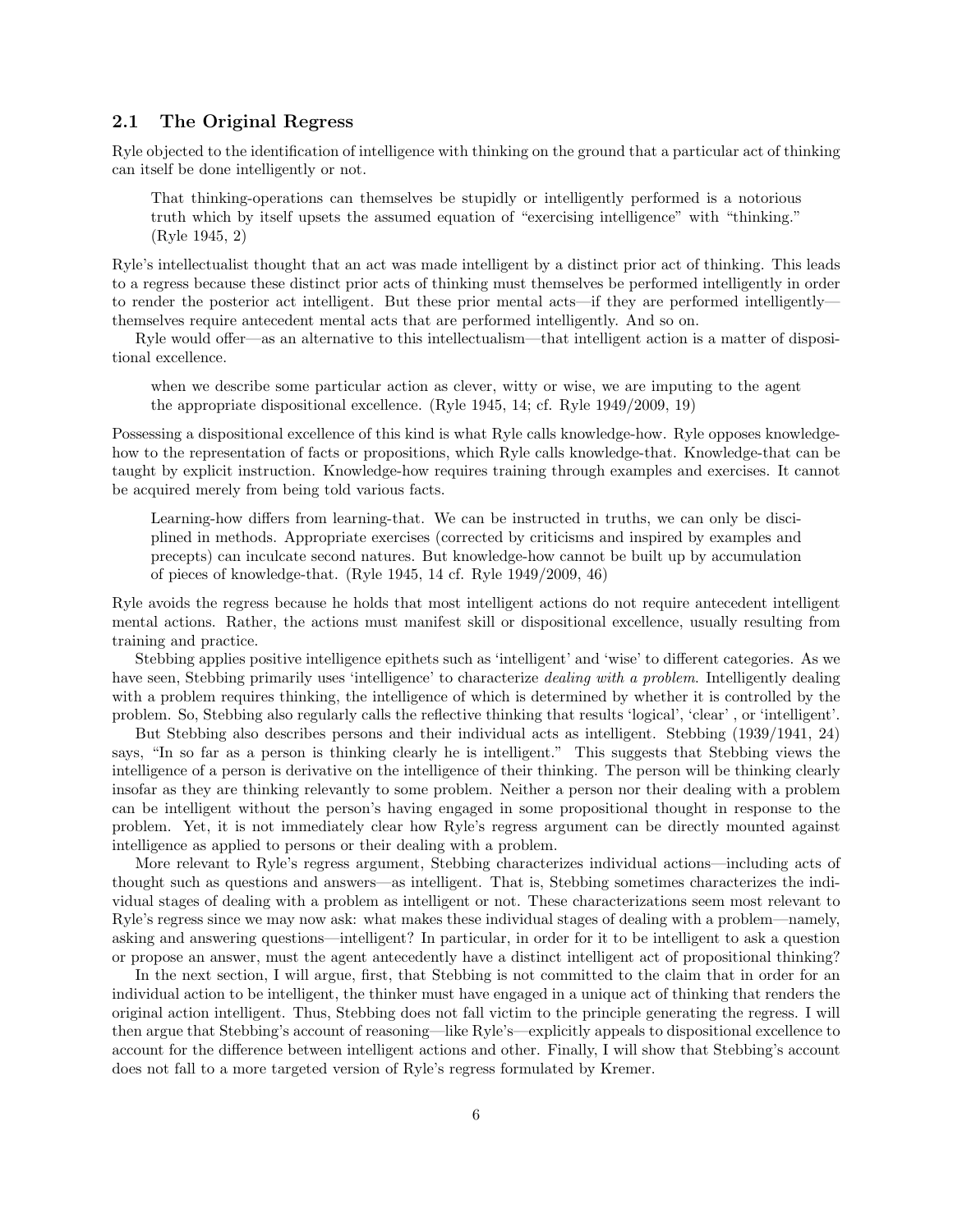#### 2.1.1 Wise Actions

As we have just seen, Stebbing does sometimes characterize individual acts—such as the mental acts of questioning and answering that constitute the stages of dealing with a problem—using positive intelligence epithets such as 'intelligent' or 'wise'. For instance, we saw that for a question to be intelligent, its answer must lead towards a solution to the problem that initiated it (Stebbing 1939/1941, 25). In this section, I will investigate whether Stebbing is committed to the view that each act requires a distinct prior intelligent act of propositional thinking in order to be intelligent. If she were committed to this principle, then she would be susceptible to Ryle's regress in its original form.

Stebbing is not committed to the view that *every act* must be preceded by a prior intelligent act of propositional thinking thinking in order to be intelligent. A broad theme in Stebbing's work is balancing the need for reflection with the need for swift action. First note that Stebbing thinks that most of our daily activities are done automatically without reflection and that this is essential for ordinary action. In one of her last works, she says:

Our common daily activities are for the most part carried on without reflection: the paper knife will slit the envelope if we make the usual movements, the upset cup of coffee will stain the tablecloth, the electric light will come on if we turn the switch. Unless we could take such things for granted our more or less orderly lives could not go on as they do. (Stebbing 1943/61, 2)

Stebbing continues that reflective thinking is called upon when someone challenges our beliefs or we find something unexpected. That is, reflective thought is called upon when we face a problem.

Stebbing does at one point say that think that in order for action to be wise, one must have engaged in thought.

No one can act wisely who has never felt the need to pause to think about how he is going to act and why he decides to act as he does. (Stebbing 1939/1941, 18)

However, Stebbing is not saying that every wise or intelligent action requires its own distinct set of reflections. One cannot act wisely if one has never thought about how one is going to act. But similarly, not every action requires its own distinctive reflection about how to act.

[O]nly a morbid conscience would make out of every demand for decisive action a case of conscience. It is no less true that where our duty lies is not always clear. (Stebbing 1941/1948, 52)

For Stebbing, in order to act wisely one must have engaged in thought at some point. But not every intelligent action is a case for conscience.<sup>9</sup> For Stebbing, this would mean that not every action arises out of conflicting dispositions that calls for a form of "reflexive consciousness" (Stebbing 1941/1948, 180-3). Some intelligent actions may flow from one's dispositions and do not require their own further thought or reflection.<sup>10</sup>

When Stebbing says that a stage in reflective thinking such as a question or proposed answer is intelligent, she typically characterizes this in terms of its relationship to the problem. The question must be be a step towards a solution to the problem. Importantly, Stebbing does not say that the thinker is required to think that her answer to her question would lead toward a solution to the puzzlement before the question is asked.

<sup>9</sup> It is interesting to compare Stebbing's account of conscience developed in (Stebbing 1941/1948) with that of (Ryle 1939). Both emphasize the role of dispositions inclining to subject to take action. However, Stebbing emphasizes that the moral demands placed on an individual are often unclear both in theory and application. A person is rarely in a position to know what their duty is.

<sup>&</sup>lt;sup>10</sup>This response to Ryle's regress may seem to depart from other intellectualists such as Stanley (2011, 16). Stanley holds that for an action to be intelligent, the thinker must trigger appropriate representational states. Stanley evades Ryle's regress by denying that these triggered states can be assessed for intelligence. On the other side, Stebbing would deny that they need to be backed by prior mental actions of entertaining propositions. However, the difference between Stebbing and Stanley on this point may be merely apparent. As I read him, Stanley would deny that the triggered representational states required to render an action intelligent are themselves actions at all. Thus, he can agree with Stebbing that an action can be intelligent without being backed by prior mental actions.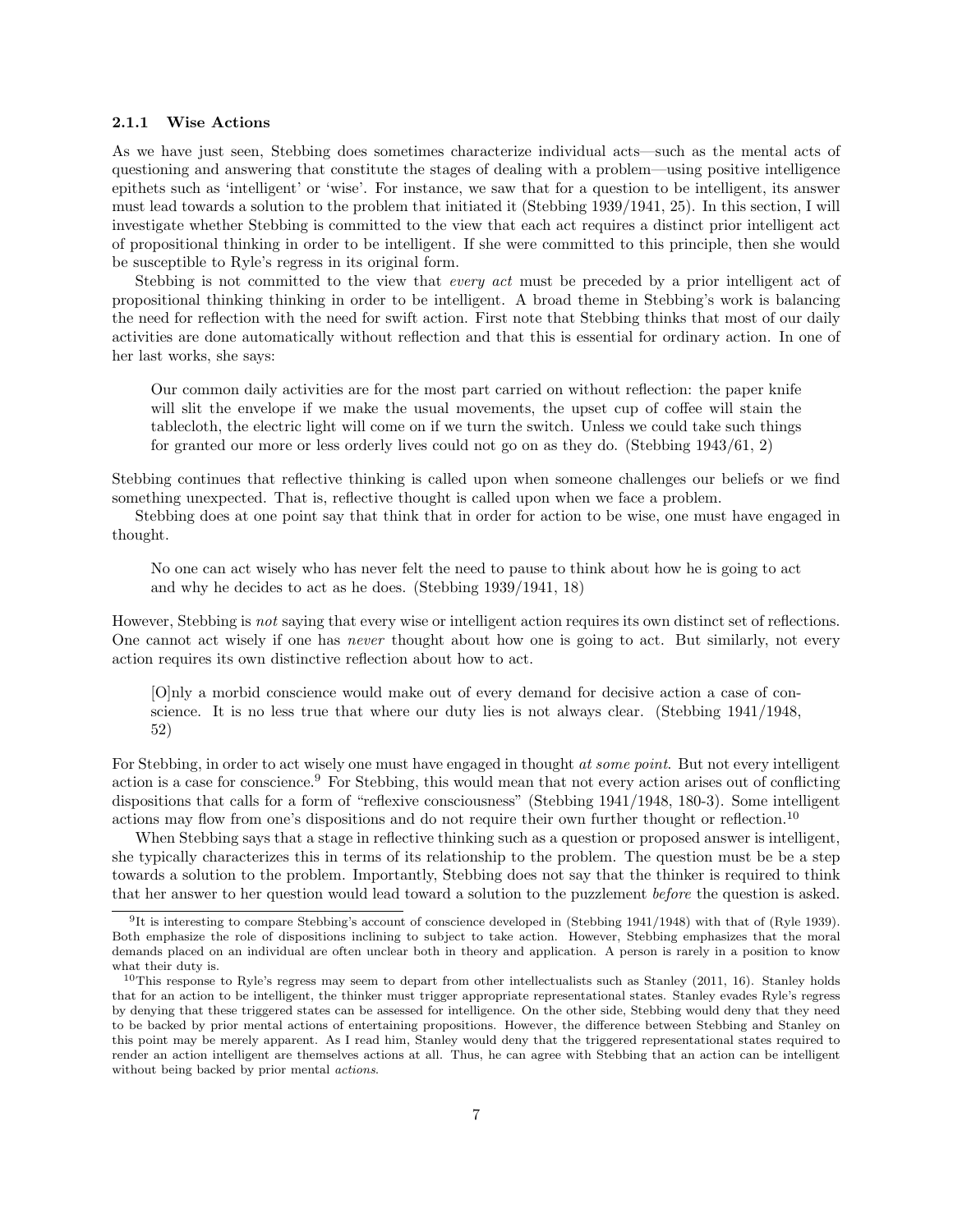Similarly, when Stebbing (1934, 3) says that intelligent asking and answering of questions requires having "taken note of the conditions of the problem", she does not suggest that the thinker must entertain a distinct thought to the effect that the question is appropriate to the conditions of the problem.

My reconstruction of Stebbing's view of intelligent action finds a parallel in the view of moral responsibility that she develops in *Philosophy and the Physicists*. According to Stebbing, an agent is responsible for an action only if the action follows from the agent's motives, the agent's character. But some have argued that in order to be morally responsible for an action, one must also be morally responsible for the motive from which it issued. John Wisdom had argued that if you are responsible for an action, then "we shall never come to a time at which a set of purely external circumstances, i.e. not involving you and your will, formed a complete cause of your act".<sup>11</sup> This line of thought initiates a similar regress: if you are responsible for your action, then "the causes of the causes of the causes of . . . of your decisions, however far back they may be pushed in time, must include determinations of your will by your will" (Stebbing  $1937/1944$ ,  $176$ ).<sup>12</sup> While Stebbing allows that an action for which one is responsible must be caused by facts about the agent's nature, these facts themselves need not be caused by the agent. "It cannot be denied that I did not spring de novo into the world. Let it be granted that 'heredity, training and other predetermining causes' . . . have made me what I am. Surely I am still responsible for what I do" (Stebbing 1937/1944, 180). Analogously, a thought may render an action intelligent without needing a prior thought to render it intelligent.

#### 2.1.2 Skillful agents

For Stebbing, intelligent dealing with a problem divides into stages each requiring the agent to perform mental acts (asking question and proposing answers) with propositional content. I have just argued that Stebbing does not accept the problematic claim of Ryle's intellectualist, that if an act is intelligent, then it must be preceded by an act with propositional content that renders it intelligent. But there must surely be some connection between the various stages of dealing with a problem. That is, intelligent dealing with a problem requires more than that one's questions and answers happen to address the problem. The sequence of acts must somehow be tied together into a train of thought that address the problem.

It is at this point that I believe Stebbing's view comes to resemble Ryle's. Stebbing would agree with Ryle that the acts of thinking that constitute the stages of dealing with a problem must manifest skill or dispositional excellence in order to be intelligent. And, crucially, these skills are not to be identified with factual knowledge. The details of a problem must be apprehended skillfully, relevant questions must be asked skillfully, and relevant answers must be offered skillfully. Skill is a matter of the dispositions of the thinker as they have developed through experience and education. On this interpretation, in order to be thinking intelligently, one must engage in acts of thinking. But these individual acts of thinking do not require antecedent mental actions to be intelligent. Rather, they must be done skillfully, from habits, dispositions, or capacities.

I shall make the case that Stebbing appeals to habit and dispositions to connect the stages of inquiry by appealing to three kinds of considerations. First, I shall show that Stebbing does regard thinkers as having habits of thought. Second, I shall show that Stebbing (like Ryle) thinks that explicit teaching of propositional information is neither sufficient to acquire the habit of thought nor sufficent to make thought intelligent. Third, I will show that Stebbing (again like Ryle) suggests that these habits of thought are to be developed by training and examples.

I now show that Stebbing thinks habits and dispositions are essential to thinking. Habit and dispositions of thought are a central part of Stebbing's epistemology. In Logic in Practice, Stebbing suggests, "There is such a thing as a habit of sound reasoning" (Stebbing 1934, vii). These habits are natural like walking or speaking (Stebbing 1934, 11). According to Stebbing, some ability or habit of correct reasoning is required to

 $11$ See (Wisdom (1934, 118), quoted in (Stebbing 1937/1944, 176)). Wisdom believes that a strange form of pre-existence is required to make determinism compatible with moral responsibility.

 $12$ Wisdom closely associates the notion of moral responsibility to the notion of blameworthiness. For Wisdom, I am only responsible for wrong action if I can be blamed for it. Stebbing disagrees. According to Stebbing, responsibility is only loosely connected with blameworthiness.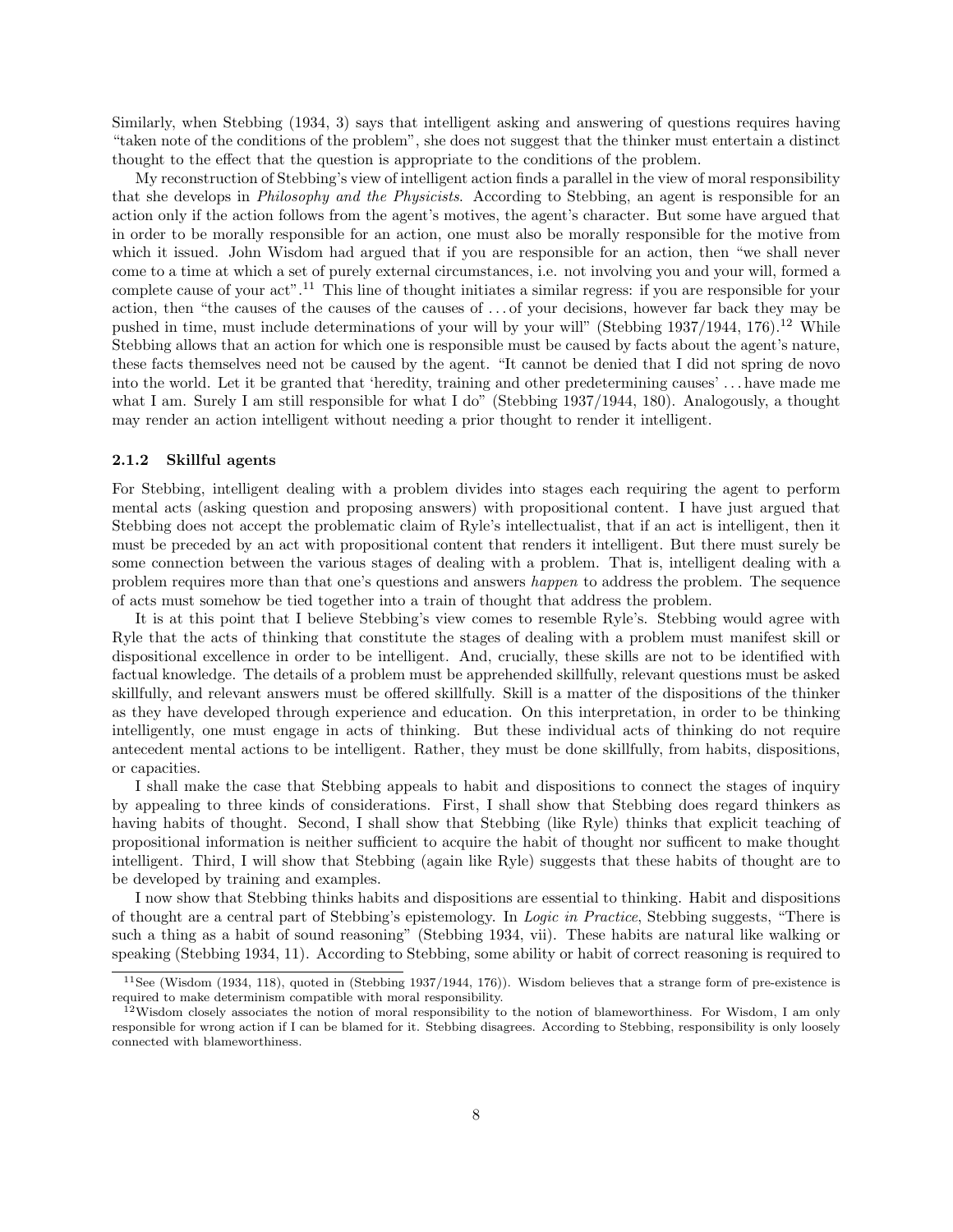learn to engage in intelligent thinking. Ordinary reasoners sometimes reason well without explicit reflection on their principles of reasoning, but sometimes poorly.

No doubt there are a few gifted persons whose critical temper of mind enables them to reason soundly although they have never had occasion to attend to the principles in accordance with which their reasoning proceeds. There may be others too stupid ever to be able to appreciate the logical force of an argument. Most people, however, are between these extremes. Their reasons are sometimes sound, sometimes unsound, but they often do not know why they are the one or the other. It is for such people that this book is intended. (Stebbing 1934, viii)

In Thinking to Some Purpose, Stebbing further specifies that habits of thought are not merely naturally endowed. Many come from one's position in ordinary life.

Notice, first of all, that we do have habits of thought. Just as our bodies may bear the stamp of our daily occupation, so too may our minds. . . . If it is to be true (as I think it is) that we think with the whole force of our personality, then it follows that our habits of thought will not be unaffected by the way in which we spend our working hours. (Stebbing 1939/1941, 31)

As we shall see, Stebbing thinks that there are good habits and bad habits of thought. In intelligent thinking, the stages of thought—each one of which will be acts with propositional content—will be held together by these habits of reasoning rather than further acts of propositional thought.<sup>13</sup>

I now show that Stebbing (like Ryle) repeatedly denies that acquisition of propositional knowledge in the form of logical principles is sufficient for reasoning well. In A Modern Introduction to Logic, Stebbing considers the view that the point of logic is to enable thinkers to reason well. On this view, logic is "primarily to be studied as an art" (Stebbing 1930/1948, 475). Stebbing resolutely rejects this position in terms that would not be out of place in Ryle's own work.

To take this view is to misconceive the nature of logic. Rather is it the case that the attempt to study the art of reasoning may lead to the apprehension of logical form. Knowledge of logical form, on the other hand, no more suffices to make men good reasoners than knowledge of prosodical form suffices to make them good poets. No one really understands the form of his reasoning, or is able to estimate its validity, unless he can recognise this form when it is exhibited in different subject matters. (Stebbing 1930/1948, 475, emphasis added)

The study of logic begins with examples of good reasoning and then abstracts the notion of logical form from these. The study of logic requires the prior ability to recognize some instances of good reasoning. One studies logic to abstractly characterize the principles of good reasoning. Analogously, reflection on one's ability to produce poetry may be a first step in learning about prosody. And knowledge of prosody may enable one to abstractly characterize some elements of poetry. But knowledge of prosody is not the same thing as competence in poetry.

On Stebbing's view, the study of logic arises out of criticism of reasoning. But the content of a logical formula is very different from what an ordinary person grasps. Logic first systematizes and generalizes the ordinary pattern of inference. It then abstracts further to become the science of possible structures. Stebbing compares the process by which logic abstracts from reasoning to the process by which geometry may have arisen out of and be useful to land surveying. It would be wrong to say that geometry merely captures the content of ordinary land surveying just as it would be wrong to say that logic captures the content of reasoning (Stebbing 1930/1948, 476). Still geometry is useful to land surveying and logic is useful to reasoning.<sup>14</sup>

<sup>&</sup>lt;sup>13</sup>The role of habits is also emphasized by (Thouless 1930/53, chapter 10), which Stebbing cites as inspiring her own works.  $14$ Beaney and Chapman (2017, §2) likewise argue that Stebbing's conception of logic does not make one fit to reason. "Insofar as the logical forms that the science of logic discovers are norms of thinking, logic can be described as a normative science. But its normativity is not its distinguishing feature, she argues, but is merely a by-product of the fact that norms are what are discovered in logic." (cf. Douglas and Nassim (2021).)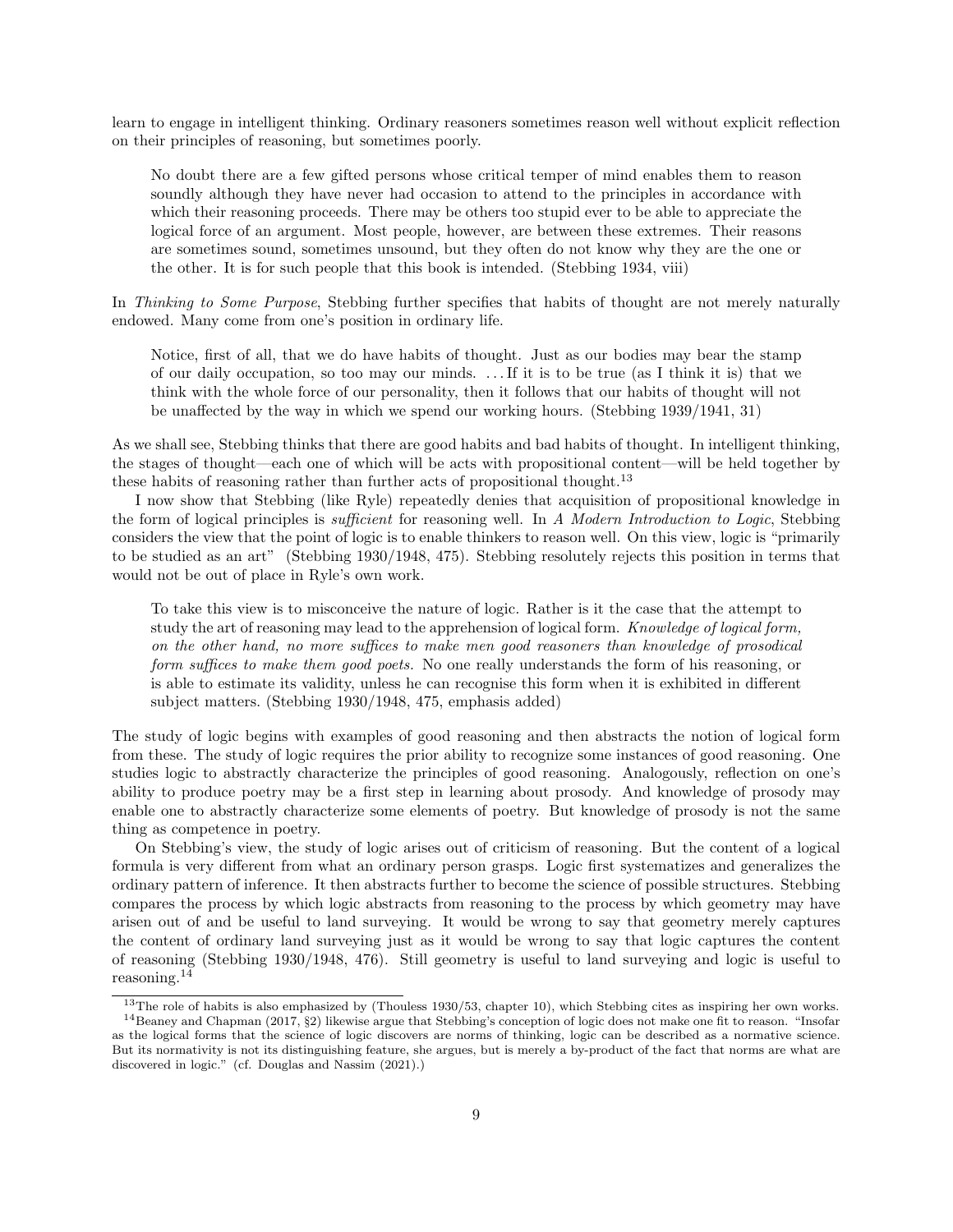Yet again in Logic in Practice, Stebbing commits to the view that the study of the principles of logic is not sufficient to make one reason well: "The study of logic does not in itself suffice to enable us to reason correctly, still less to think clearly where our passionate beliefs are concerned" (1934, 3). Similarly, in Thinking to Some Purpose, Stebbing stresses that knowledge of logical fallacies does not suffice to avoid committing although learning about fallacies may enable thinkers to detect them in particular cases (Stebbing 1939/1941, 124ff).

I now turn to how Stebbing thinks that the habit of sound reasoning is acquired. In Logic in Practice, Stebbing (1934, vii-viii) does say, "This habit may be acquired by consciously attending to the logical principles of sound reasoning, in order to apply them to test the soundness of particular arguments." I take this to mean that the habit is acquired both by attending to logical principles and by applying them to examples. The attention to logical principles alone is not sufficient. In *Ideals and Illusions*, Stebbing is more explicit. She compares training in thinking to the training an athlete receives. In both cases, the trainee must acquire more than propositional knowledge. The habit and discipline must be acquired by the trainee's effort.

An athlete is trained by an expert who shows him how to train his body for the sake of the end in view; but the practice of training is a self-discipline attained by his own effort alone. This will be admitted at once so far as bodily skill is concerned. It is not less true of mental activities, and of the disciplining of all one's powers as a human person. Thus we cannot be taught to think; we can only be shown what it is like to think. (Stebbing  $1941/1948$ ,  $123ff$ , emphasis added)

Crucially, for Stebbing, the ability to think well cannot be taught by conveying information. It requires dispositional excellence, what Ryle calls knowledge-how. To learn to think well, one must be trained through practice and examples.

These three features of Stebbing's account—the existence of habits of reasoning, the fact that they cannot be taught by conveying propositional information, and the fact that they can be taught by training—make it sound like Stebbing simply anticipates with Ryle's view that habit, dispositions, and capacities are a foundation for attributions of intelligence to the stages of clear thinking and his view that these are to be instilled by training and not merely instruction in facts. On Stebbing's view, knowledge of logical facts is not sufficient to make one a skilled reasoner. Rather, one must acquire skill through examples and exercises, just as—to use Stebbing's own examples—one must practice in order to be a skilled poet or to speak a language. Indeed, her logic books are filled with such examples and exercises, drawn from newspapers and ordinary life.<sup>15</sup>

### 2.2 Kremer's reformulation

To summarize the results so far, on Stebbing's view, reflective thinking originates in a problem. One deals with the problem intelligently (one thinks intelligently) by identifying the relevant features of the problem, formulating a relevant question, then proposing relevant answers, and finally by proposing tests to decide among these answers. The stages of dealing with a problem are acts of propositional thinking. Thus, in order to deal with a problem intelligently one must engage in propositional thinking.

Stebbing's view is immune to Ryle's regress as he originally formulated it. Stebbing does think that each stage of dealing with a problem involves acts of explicit propositional thought. Yet, she does not accept the problematic claim of Ryle's intellectualist, that these acts of explicit propositional thought always require prior acts of explicit propositional thought in order to be intelligent. In order to be intelligent stages of dealing with a problem must be relevant to the problem and connected to it by appropriate habits and dispositions of the thinker.

Yet, Michael Kremer argues that a slightly modified version of Ryle's argument refutes Stebbing's account. Rather than focussing on individual acts of thinking—the stages of problem solving, Kremer's argument directly targets Stebbing's intellectualism about "intelligent dealing with a problem". Stebbing is definitely committed to the view that intelligent dealing with a problem breaks into stages of acts with propositional

<sup>15</sup>(Chapman 2013, 3-4, 51-5, 103, 107) notes Stebbing's use of examples and how this was noted by contemporary reviewers as unusual for logic textbooks at the time.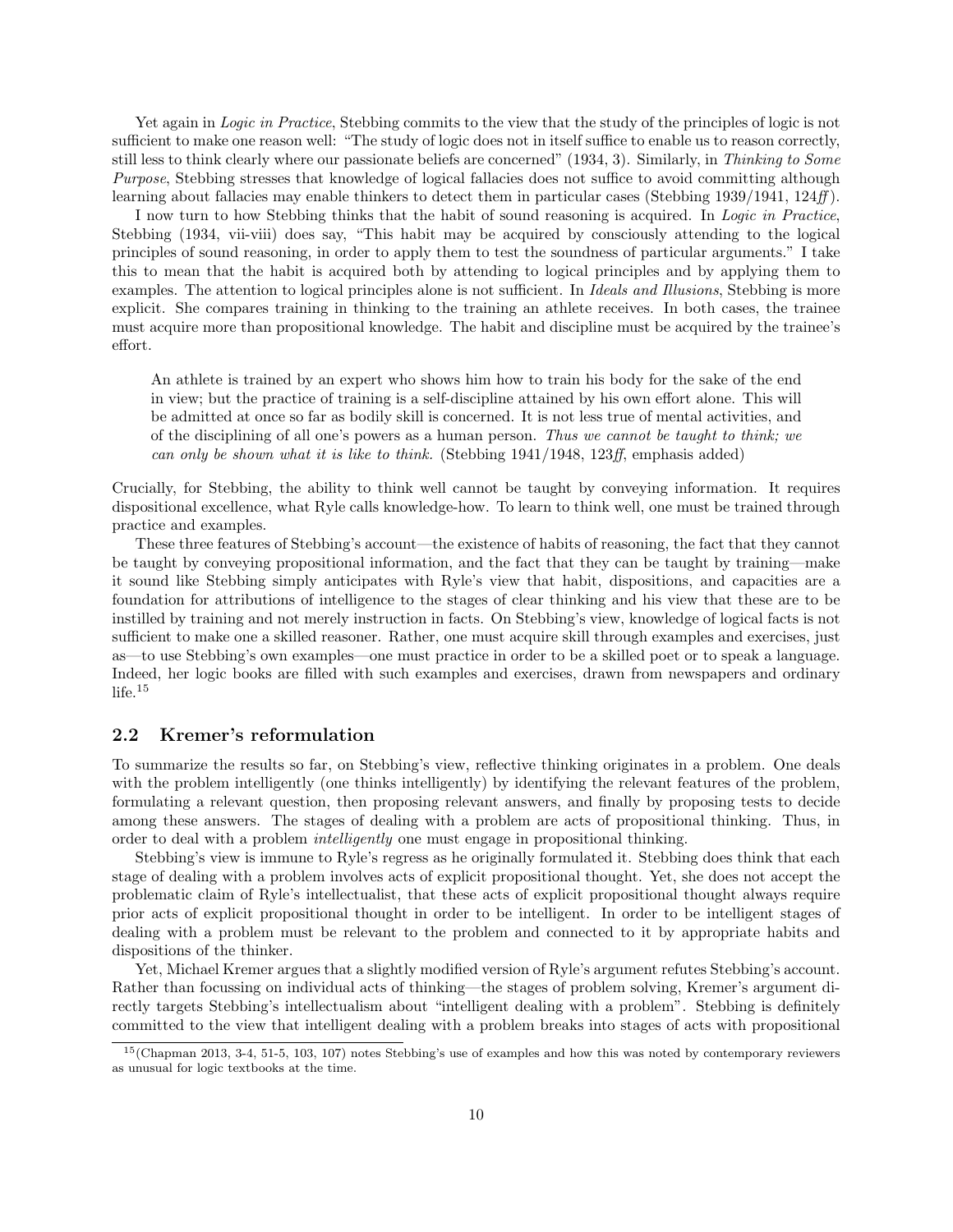content: identifying its relevant features, asking relevant questions, and proposing relevant answers. Crucially, Kremer claims that undertaking these acts kinds "involve[s] problems to be solved".

[T]he identification and application of logical principles, and the restriction to relevant considerations, are acts which can be carried out intelligently, or not. These both involve problems to be solved, and solved intelligently. Since Stebbing has specified intelligent problem-solving as depending on the three stages of thought identified above—apprehension of the problem, explicit awareness of an intelligent question, and the formulation of an intelligent answer—and since she has characterized intelligence as clear thinking, it follows that intelligent problem-solving must depend on antecedent intelligent-problem solving at a higher level; and the regress will take hold. (Kremer 2017b, 33-4, emphasis added)

For Stebbing, upon being confronted with a problem, one must apprehend the relevant features in order to deal with the problem intelligently. This apprehension will involve explicit propositional thought. However, the transition between the confrontation of a problem and apprehending its logical features, I have argued, is a matter of the habits and dispositions of the thinker. The man who saw the bricks on the cliff apprehended the differences in shape and texture between the bricks and the background cliff. But, I have argued, the man did not need to engage in explicit propositional thinking to transition from the felt difficulty to the apprehension of the facts about the bricks.

Kremer is arguing that this reconstruction is incorrect. It is incorrect because—according to Kremer— Stebbing's account requires the man to engage in a new act of problem solving. Upon being confronted with the first problem, Kremer thinks that the man on the beach now faces a separate problem: "how do I apprehend the relevant features of the first problem?" Solving that second problem will require acts of propositional thinking, which will raise their own problems Kremer's version of Ryle's regress now comes into view.

1. Intelligently dealing with a problem requires intelligently apprehending the relevant conditions of that problem and then intelligently asking relevant questions and offering relevant answers.

2. Intelligently identifying the relevant conditions of a problem and asking relevant questions each already "involve [distinct] problems to be [antecedently] solved".

3. Therefore, intelligently dealing with one problem requires antecedently apprehending the conditions of a distinct problem and then asking relevant questions and offering answers relevant to the latter problem.

Kremer would suggest that the mental acts required to solve the second problem would "involve their own problems" that need to be dealt with intelligently. And so on. The thinker who sets out to solve a problem intelligently must first solve infinitely many problems. Intelligently solving each of these prior problems would require its own distinct mental acts of apprehending the conditions, questioning, and answering.

Kremer's central premise is that for every mental act of discriminating relevant features of a problem, asking a question, or attempting to answer it, the thinker confronts a distinct problem that must be solved. But Kremer's crucial premise is mistaken.

For Stebbing, a problem arises from something unexpected or from an inability to answer a question. When we do not notice something unexpected or are not bothered by a question, we do not find a problem. Returning Stebbing's vignette of the man who sees the bricks in the cliff. The problem is precisely that he sees unexpected bricks and asks himself why they are there. The man apprehends the relevant features of the problem when he notices the bricks and frames the question, 'why are those bricks there?' If the man had seen only natural scenery, his expectations would have been met. He would not have faced a problem. There is no further problem for the man to think about the natural scenery.

On Stebbing's view then, intelligent dealing with a problem breaks into stages each with their own propositional content. The transitions between these stages are linked together by habits and dispositions of the thinker. The habits and dispositions are natural for the thinker given the problem. For Stebbing,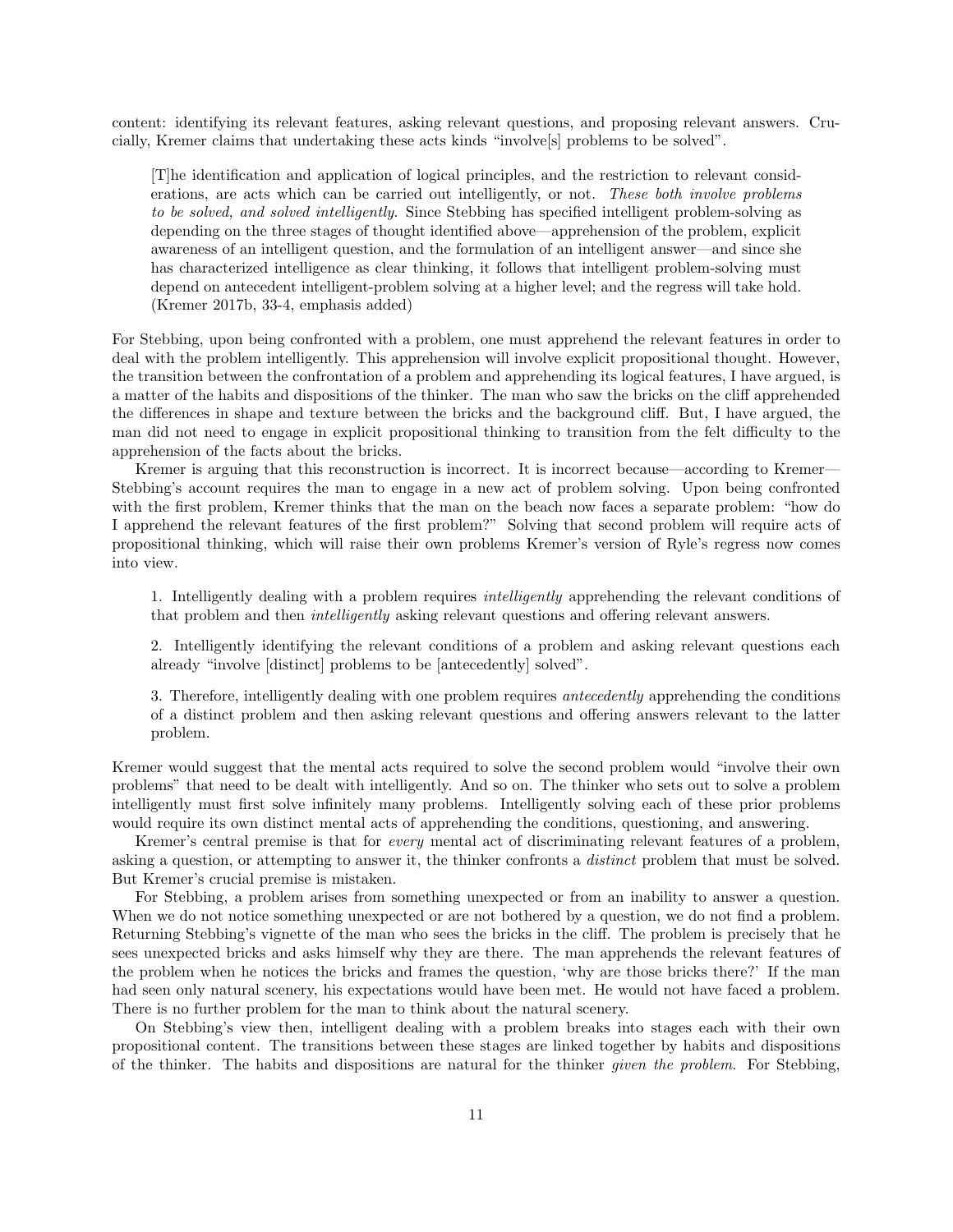it is only in the case that the thinker would need to engage in a new act of thinking if there were a new problem. And problems only arise when "our statements are challenged or some unexpected change occurs in our environment." (Stebbing 1943/61, 3)

By way of contrast, the familiar or expected fails to arouse inquiry.

A situation that seems perfectly familiar fails to arouse inquiry; it is accepted at face value. Accordingly, it does not become the occasion of investigations designed to lead to the acquirement of fresh knowledge. (Stebbing 1930/1948, 7)

I suggest that in the case of the man who observes the bricks, the selection of relevant features of the problem was familiar. The bricks themselves were unexpected in the context of the cliff. There was nothing further unexpected in selecting the relevant details of the situation. That is, upon the "felt difficulty" in the visual image of the cliff, the thinker was disposed to have a thought with propositional content, that there are bricks on the cliff. Similarly, once the problem is noticed, the transitions of thought that Stebbing presents are familiar in this case.

[T]he advance of knowledge is dependent upon the ability to attend to what is unusual and to observe its connections with what is already familiar. (Stebbing 1930/1948, 7)

The man moves from the observation that there are bricks on the cliff to the hypothesis that there was a building. These are two acts of propositional thinking. But drawing the connection between them is a matter of disposition or habit. There is no problem about how to hypothesize that there was a building from the observation. Thus, Kremer's regress does not arise.

I am suggesting that, in many cases, there is no distinct problem that confronts the thinker when they try to apprehend the features of a problem or reason from these features. This is not to say that there are never such problems. It is a key motivation for Stebbing's overall project that there are many obstacles to thinking clearly, each with a distinctive source in our personality or social situation. These obstacles are problems. And, they do need to be addressed by forming good habits. Indeed, after the passage quoted above, Stebbing says that over-habituation itself is one of the problems that needs to be addressed because of its tendency to numb speakers to small differences. But precisely because she feels the need to focus on specific problems such as over-habituation, Stebbing would seem to deny that every transition in thought automatically creates its own problem. So intelligently dealing with some problems need not raise any new problems that need to be solved first.

### 3 The Efficacy of Stebbing's Project

I have argued that Stebbing's view of clear thinking is intimately tied to the habits and dispositions of the thinker. We have seen that Stebbing is quite explicit that one cannot be taught to think. Clear thinking requires training of the mind just as an athlete must train their body. Kremer sees this as a new problem for Stebbing. Stebbing's popular works are meant to contribute to an increase in the amount of intelligent thinking and action in her readers. According to Kremer, Stebbing is trying to induce habits by conveying propositional information. In this respect, (Kremer 2017b, 34) accuses Stebbing of "shuffling" by suggesting that thinkers must be governed by implicit knowledge of principles that she can teach in her logic and critical thinking textbooks.

Indeed, Stebbing's books do provide provide instruction into the principles of logic, probability, and scientific method. These skills are essential to intelligent dealing with a problem because they are useful for identifying problems and testing solutions. Problems are usually unexpected occurrences. One reason an occurrence will be unexpected is that it conflicts with one's beliefs. Logic enables one to derive consequences from one's belief. It thereby enables thinkers to identify problems and their relevant features. Similarly, critical problem solving requires one to test one's proposed solutions to a problem by observable facts. One does so by deriving observable consequences from one's proposed solution and examining whether these obtain (Stebbing 1930/1948, 234-5). The books inevitably convey propositional information, including the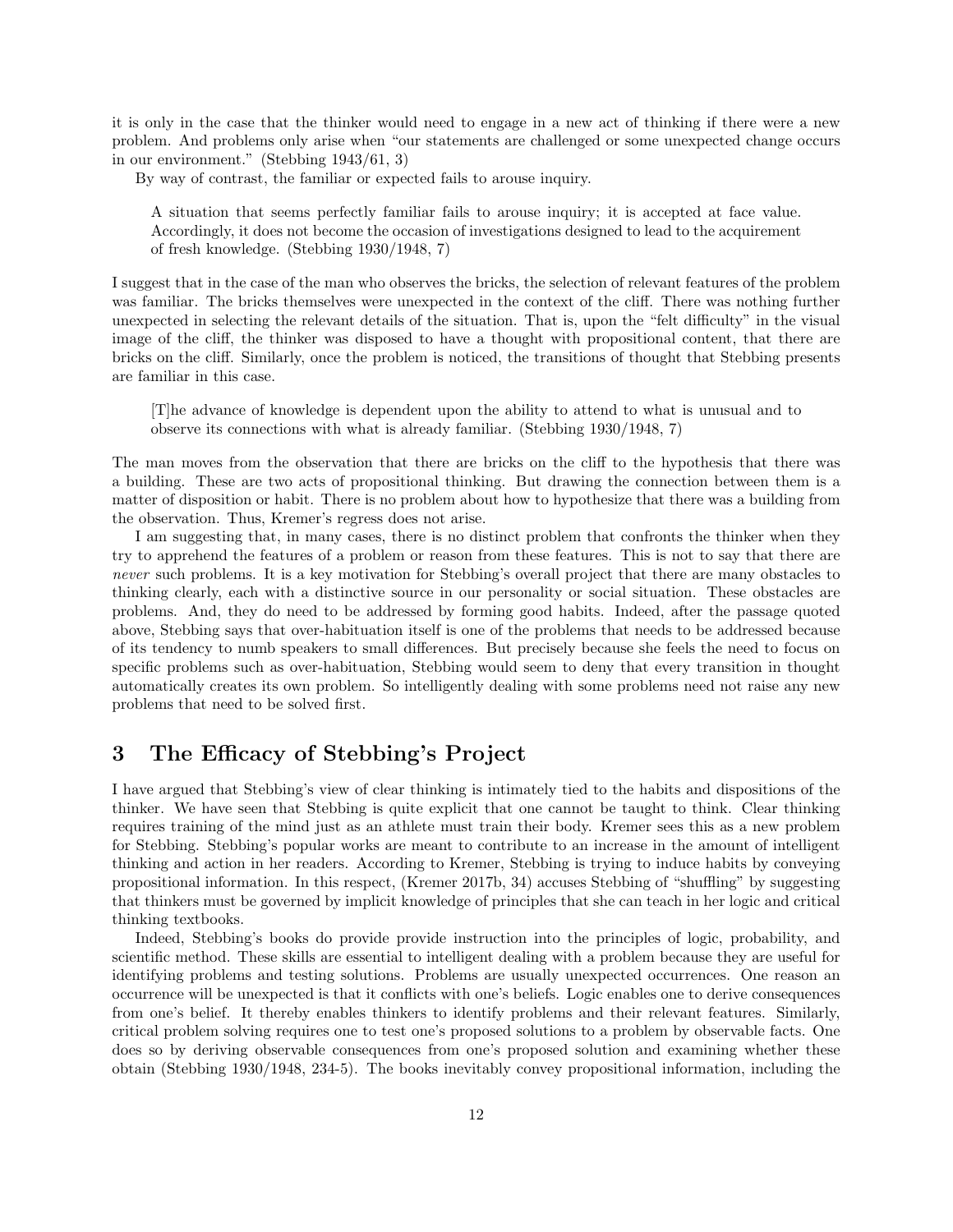principles of logic, probability, and so on. Kremer's worry is that Stebbing is attempting what she herself claims is impossible: she is attempting to induce habits of good reasoning with nothing but propositional instruction in the principles of logic, probability, and so on.

Similarly, some remarks of Ryle's would suggest that the information conveyed in Stebbing's work logical rules and principles—is only useful for a neophyte. Those trained in how to think or how to behave have no need for them. I will develop the worries raised by Kremer and Ryle and show how Stebbing would respond to each of them.

#### 3.1 Logical Principles and Habits

Kremer argues that if Stebbing's works merely convey propositional knowledge—a "logician's formula"—then they do not suffice to increase the amount of intelligent thinking and action in her readers.

[E]ven if Stebbing were successful in imparting propositional knowledge of the rules of logic to the general public through her textbooks and popular books, there would be no guarantee that the result would be a rise in intelligent thinking and action. (Kremer 2017b, 34-35)

On Kremer's reading, Stebbing's acknowledgment of the role of habits and dispositions in fostering intelligence spells doom for her aims in writing her books. According to Kremer, even if readers acquire implicit factual knowledge of logical principles, Stebbing's work would be unable to inculcate the good habits required for clear thinking. That is, understanding a rule of logic need not involve knowing an extra fact, but in knowing how to transition between one set of facts to a conclusion.

As we have seen, Stebbing explicitly denies that people can be taught to think. They need to inculcate good habits through training. As we shall see in the next section, Stebbing's popular works are meant to contribute to that training. Yet, portions of Stebbing's popular works do discuss and characterize logical principles with the aim of improving the level of thinking in her readers. As we saw above, Stebbing (1934, vii-viii) thinks that the habit of sound thinking can bet taught by "attending" to logical principles and applying them in examples. Here Stebbing says that explicit attention to logical principles can aid in the development of a habit of sound reasoning. If Stebbing means that an agent can acquire a habit of sound reasoning exclusively by attending to logical principles, then her position is outright inconsistent with her commitment that we cannot be taught to think. Kremer would be correct that these portions of Stebbing's textbooks do not achieve their function.

Fortunately, Stebbing is not committed to the view that attending to logical principles is the only thing required to develop habits of sound reasoning. The principles are not meant to develop habits from nothing. Stebbing believes that human beings have natural dispositions that govern their thinking just as they have natural dispositions to walk and to speak (Stebbing 1934, 11). In the case of walking or speaking, Stebbing thinks that some may be better than others. Improvement comes by a combination of practice and by copying an explicit standard. According to Stebbing, thinkers are constantly reasoning in response to problems and thereby training in how to think. Attending to explicit grammatical rules can aid in learning a language. Similarly, Stebbing would suggest that thinking may be improved by attending to an explicit standard.

Although we all must think, we seldom think effectively. Our thinking is more likely to be effective if we are aware of the conditions to which efficient thinking must conform. To know these conditions is to have a standard by reference to which we may gauge the success of our efforts. In this way we may learn to avoid some mistakes. (Stebbing 1934, 12)

Stebbing's claim here is not that learning a particular rule of inference will in itself teach one to think clearly. That is, learning that a particular rule holds is not itself sufficient to inculcate a habit of good reasoning. Rather, the existing habits and dispositions of the thinker interact with the speaker's attention to the statement of the rule. Now attention to rules is not an absolutely necessary condition to learn to think clearly. Stebbing concedes that there may be agents who could think clearly without attention to the principles. But, as I discussed above, her target audience sometimes reason soundly and sometimes unsoundly (Stebbing 1934, viii).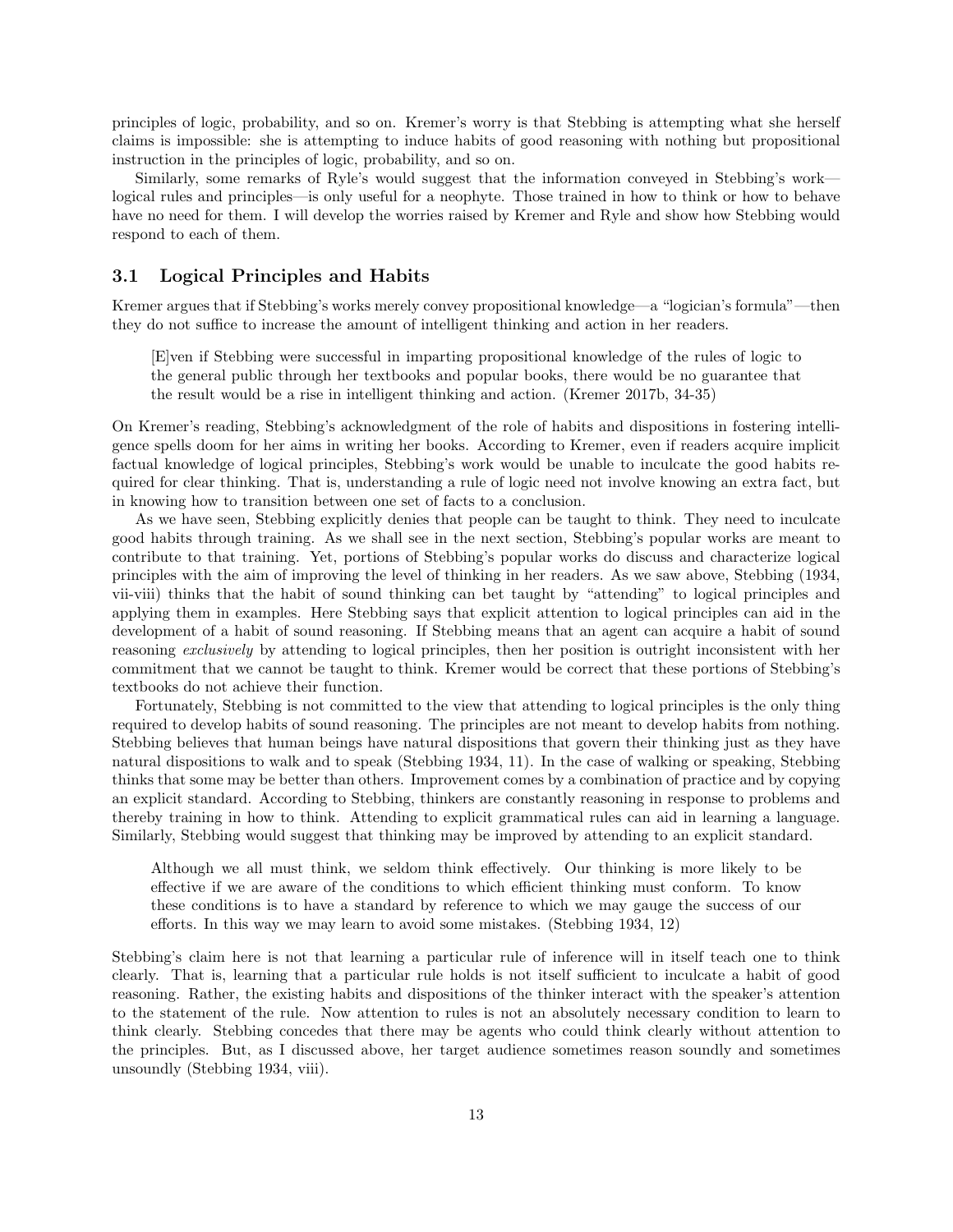So, according to Stebbing, people do not come to logic from nothing. They have natural habits of reasoning. These habits are trained in response to the practical and theoretical problems a person constantly faces. Nonetheless, people are sometimes sound reasoners and sometimes unsound reasoners. As an empirical matter, these habits can be improved by agents who explicitly attend to the rules of inquiry and try to apply them in concrete cases. Analogously, attention to the rules of grammar may aid a speaker who is learning a language even if they are not sufficient to learning the language.

Stebbing does not confuse the statement of a rule or logical form with the what the speaker implicitly grasps. In discussing syllogisms, Stebbing explicitly says that ordinary thinkers do not need to be aware that they are reasoning syllogistically, just as one can add numbers without being able to formally state the rule. The form of the syllogism is important because we "sometimes attempt to resolve a doubt in our own minds, or to induce others to agree with us, by showing that a certain proposition that is doubtful, or contested, follows from others propositions whose truth is not in dispute" (Stebbing 1930/1948, 84) and these propositions can be characterized in terms of the syllogism. Identifying the reasoning as a syllogism requires generalization just as the transition from land surveying to geometry requires generalization. But this does not mean that the logical principle is irrelevant to correct reasoning. To give one example, Stebbing suggests that when stated in the abstract the difference between contraries and contradictories is "as a matter of psychological fact, self-evident" (Stebbing 1930/1948, 61). Still, thinkers regularly confuse contraries and contradictories in concrete cases. A thinker will often infer that their own view is true from the falsity of a view incompatible with it. To be able to identify whether a view is the contradictory of one's view or merely contrary is a matter for "original good sense and the habit of attempting to ascertain what precisely it is that we are asserting" (Stebbing 1930/1948, 62). However, Stebbing thinks that "the formal doctrine of contradiction is not wholly unrelated to ordinary discussion" (Stebbing 1930/1948, 62) and to instilling this habit.<sup>16</sup>

### 3.2 Logical Principles in the Lives of Saints and Sinners

I turn now to the related worry that one might extract from Ryle's early work. In "Knowing How and Knowing That", Ryle had downplayed the role of explicit statements of moral obligation and logical rules. According to Ryle, a person who knows how to behave would not need explicit ought-statements because they would alright be disposed to behave correctly.

Moral imperatives and ought-statements have no place in the lives of saints or complete sinners. For saints are not still learning how to behave and complete sinners have not yet begun to learn. (Ryle 1945, 13)

Similarly, if someone knows how to reason, they have no need of explicit statements of logical rules.

Logical rules, tactical maxims and technical canons are in the same way helpful only to the half-trained. (Ryle 1945, 14)

Moral rules are useful only for those who do not know how to behave, and logical rules for those who do not know how to reason.

[A] generally conscientious man might, in certain interference-conditions, not know how to behave, but be puzzled and worried about his line of action. He might then remind himself of maxims or prescriptions, i.e., he might resume, for the moment, the adolescent's task of learning how to behave. (Ryle 1945, 13)

 $16$ If my conjecture that Stebbing is drawing from Dewey in footnote 6 is correct, then it is relevant that Stebbing's view coheres with Dewey's view of the distinction between the process and product of thinking. The process of thinking does not require an explicit statement of method, but rather an "unconscious logical attitude or habit" (Dewey 1910, 113). After the problem is solved, however, "a reconsideration of the steps of the process to see what is helpful, what is harmful, what is merely useless, will assist in dealing more promptly and efficaciously with analogous problems in the future" (Dewey 1910, 113). This reconsideration can lead to a general statement of the method of inquiry. But it would be wrong to conclude that the statement specifies what was implicit in the practice all along.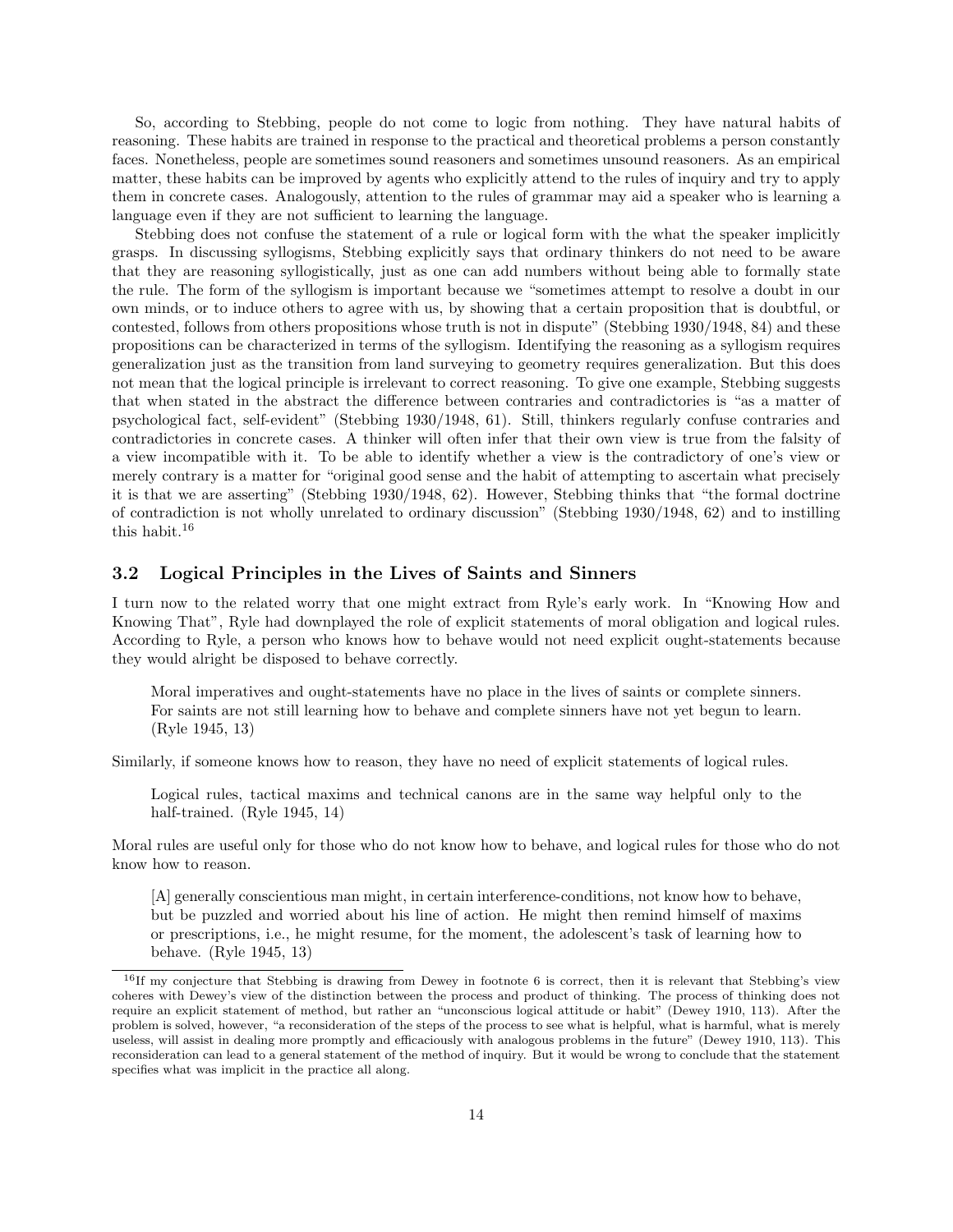Moral and logical rules are for those who are puzzled. Only adolescents—and not trained adults—need to attend to them. So one might worry that the sections of Stebbing's work treat adults like adolescents.

On Stebbing's view, thinking is assessed for clarity relative to a problem. The apprehension of a problem is precisely a puzzlement. The man was puzzled by the bricks in the cliff. The child was puzzled by the fact that the train did not move. So, Stebbing would agree with Ryle, thinking happens precisely when one is puzzled about what to think or do in some circumstance. Thinking involves asking and answering questions, which is not possible for an agent who knows how to behave or what to think in a situation.

Both complete absence of knowledge and complete knowledge about a topic are logically incompatible with the questioning frame of mind. (Stebbing 1939/1941, 22)

Puzzlement and questioning for Stebbing both involve noticing something unfamiliar or unexpected. If one knows nothing about a situation, then one has no expectations to be confounded. On the other hand, if one has complete knowledge in advance (or knows how to behave in all specific situations), then there will be no surprise and no need for reflection.

Stebbing and the early Ryle differ because Stebbing thinks that incomplete knowledge of how to act is pervasive in human life whereas Ryle thinks that it is the condition of adolescents. For Stebbing, people are constantly in situations where they do not know how to behave. Or, they do not know the answer to a question and they cannot tell by direct inspection. In these circumstances thinking is called for. No one is an absolute saint or sinner. Everyone is half-trained. Stebbing therefore argues that explicit statements of goals and principles can aid agents who are constantly confronted by novel and perplexing situations. And, better formulated goals and principles are more likely to combine with existing dispositions to lead to successful thought and action than poorly formulated ones.

In his later works, Ryle's position becomes more complicated. In The Concept of Mind (chapter 2), Ryle emphasizes that knowledge how is a multi-track capacity. That is, knowledge how requires a flexible response to new circumstances rather than rote application of a rule. As the position develops, Ryle (1971, 115) continues to emphasize that thinking requires application of previous instruction to new cases. In thinking, one tries something that one has not been explicitly taught. In some ways, this change in emphasis brings Ryle closer to Stebbing insofar as she had already held that reflective thinking requires novelty, which may be introduced by a confounded expectation or by the simple inability to answer a question.<sup>17</sup>

# 4 The Obstacles to Clear Thinking

We have seen that in her popular works, Stebbing discusses logical principles and fallacies. But this discussion is only a small portion of Stebbing's work on critical thinking. The vast majority of Stebbing's text serves a different purpose. Stebbing spends far more time cataloguing and proposing strategies for dealing with obstacles to clear thinking.

I do seek to convince the reader that it is of great practical importance that we ordinary men and women should think clearly, that there are many obstacles to thinking clearly, and that some of these obstacles may be overcome provided that we wish to overcome them and are willing to make an effort to do so. (Stebbing 1939/1941, 28)

These obstacles prevent individuals from thinking clearly—that is, relevantly. For Stebbing, this means that individuals fail in apprehending the conditions of a problem or in drawing relevant connections.<sup>18</sup>

The obstacles may arise from anything that affects a person. There is no isolated thinking part that operates independently of the human being.

<sup>17</sup>Sophisticated treatments of Ryle's later position include Kremer (2017a), Weatherson (2017), Habgood-Coote (2019), and Hickman (2019).

 $18$ Thouless (1930/53, 95) similarly emphasizes the obstacles to clear thinking: "We tend to think wrongly not so much because we do not know the laws of logic as because there are obstacles in our own minds which make us unwilling to think straight on certain subject."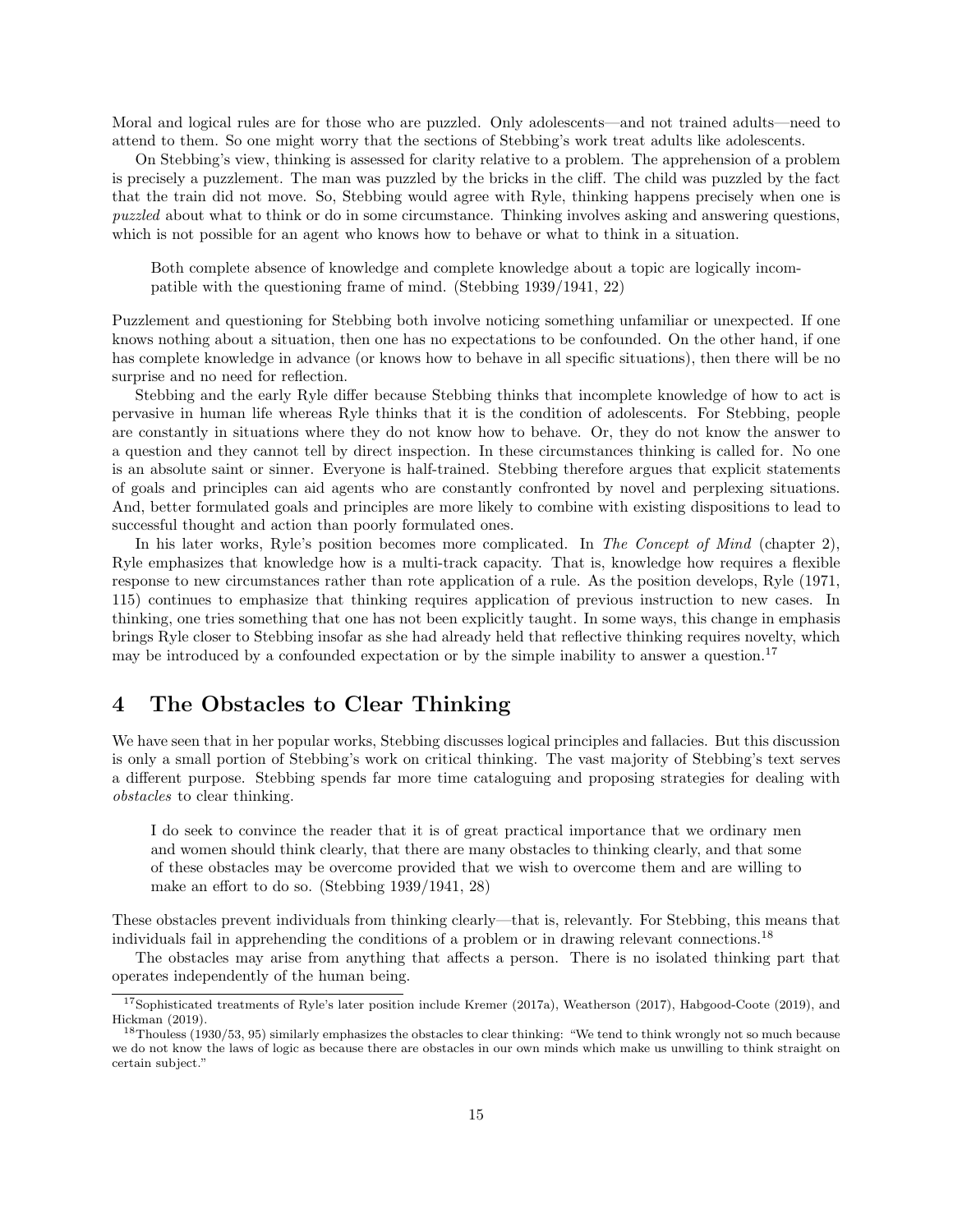We do not think with a part of ourself. Our thinking involves our whole personality. How I think is conditioned by the kind of person I am[.] (Stebbing 1939/1941, 18ff)

One's thinking is affected by one's total situation. The totality of one's personality conditions how one thinks. There are many obstacles to clear thinking, including: "[o]ur fears and hopes, our ignorance (often not easily, if at all, avoidable), our loyalties, these lead us to entertain prejudices which are an effective bar to thinking a problem out" (1939/1941, 30). Because of these features, thinkers acquire bad habits of thought. They ignore relevant details of a problem, draw irrelevant connections, or recoil from drawing relevant connections. By being explicitly aware of these obstacles—by thinking about them—one may take steps to overcome them.<sup>19</sup> I will briefly discuss two broad types of obstacle that Stebbing characterizes: those arising from the thinker's interests and those arising from the thinker's limited access to and capacity to store information.

One's interests give rise to one kind of bad habit. Stebbing (1939/1941, 31) argues that we have some cherished beliefs which we "wish to maintain" because they are "pleasant to hold." These beliefs may allow one to maintain one's social position or may merely provide comfort in a harsh world. Cherished beliefs can lead to prejudices. Stebbing defines prejudice as "accepting without evidence a belief for which it is reasonable to seek evidence" (Stebbing 1939/1941, 30). Stebbing gives as an example the belief in the superiority of one's country or race. The role of one's interests is essentially hidden: "[i]gnorance of the connexion between the belief and the emotional interest inducing the belief is an essential element in being prejudiced" (Stebbing 1939/1941, 33).<sup>20</sup>

In addition to forming unjustified beliefs, such prejudices lead thinkers to refrain from drawing relevant conclusions or to ignore features relevant to their problem. Stebbing discusses this phenomenon in a number of cases. I will briefly mention three. Stebbing (1939/1941, 26) discusses problems Aristotle himself noticed in his attempts to justify slavery. She suggests that Aristotle took for granted that there would be a way of explaining his moral principles that would not require "a radical alteration of his mode of life". This made Aristotle refrain from drawing the relevant conclusion that slavery is immoral. Similarly, in her discussion of Pericles's funeral oration defending Athenian democracy, Stebbing (1941/1948, 149) observes "Pericles did not forget the slaves; he has never remembered them". Finally, Stebbing observes that British politicians and newspapers never applied the principles underlying their criticism of Mussolini's invasion of Abyssinia to British behavior in India. In all three cases, thinkers do not fully appreciate relevant features of their problem or do not extend their principles to relevant cases because it would affect their form of life. Again, the relevance of the thinkers' interests to their mode of thought would not have been transparent to them.

Stebbing recommends habits for scrutinising cherished beliefs. For instance, she recommends searching for the psychological origins of one's belief.

It is a good habit to ask, with regard to our cherished belief, "Now, how did I come to think that?" (Stebbing 1939/1941, 30)

Once the source of the belief is formed is identified, Stebbing recommends one should examine what evidence is in fact available.

Limitations in finding and storing information can also lead to bad habits of thought. Heuristics are necessary for taking in familiar situations but they can also numb speakers to new information or problems. A doctor may look for telltale signs of influenza to explain a patient's symptoms but miss symptoms that indicate another condition.

The familiar use of language which enables us to refer, sometimes by a single word, to a complex situation, may hinder us from noting unexpected features that are nevertheless present. For instance, if a doctor observing a set of symptoms were to label the disease from which the patient was suffering as "influenza", and were then content to treat the diagnosis as complete, he might be

 $19$ Stebbing offers concrete strategies for developing habits for detecting ambiguities in reasoning (Stebbing 1934, 77); determining whether an argument really establishes its conclusion (Stebbing 1934, 84); assessing arguments by analogy (Stebbing 1939/1941, 95); and assessing arguments for general claims by unrepresentative samples (Stebbing 1939/1941, 148).

 $20$ Thouless (1930/53, 98) also emphasizes that ignorance is an essential ingredient of prejudice.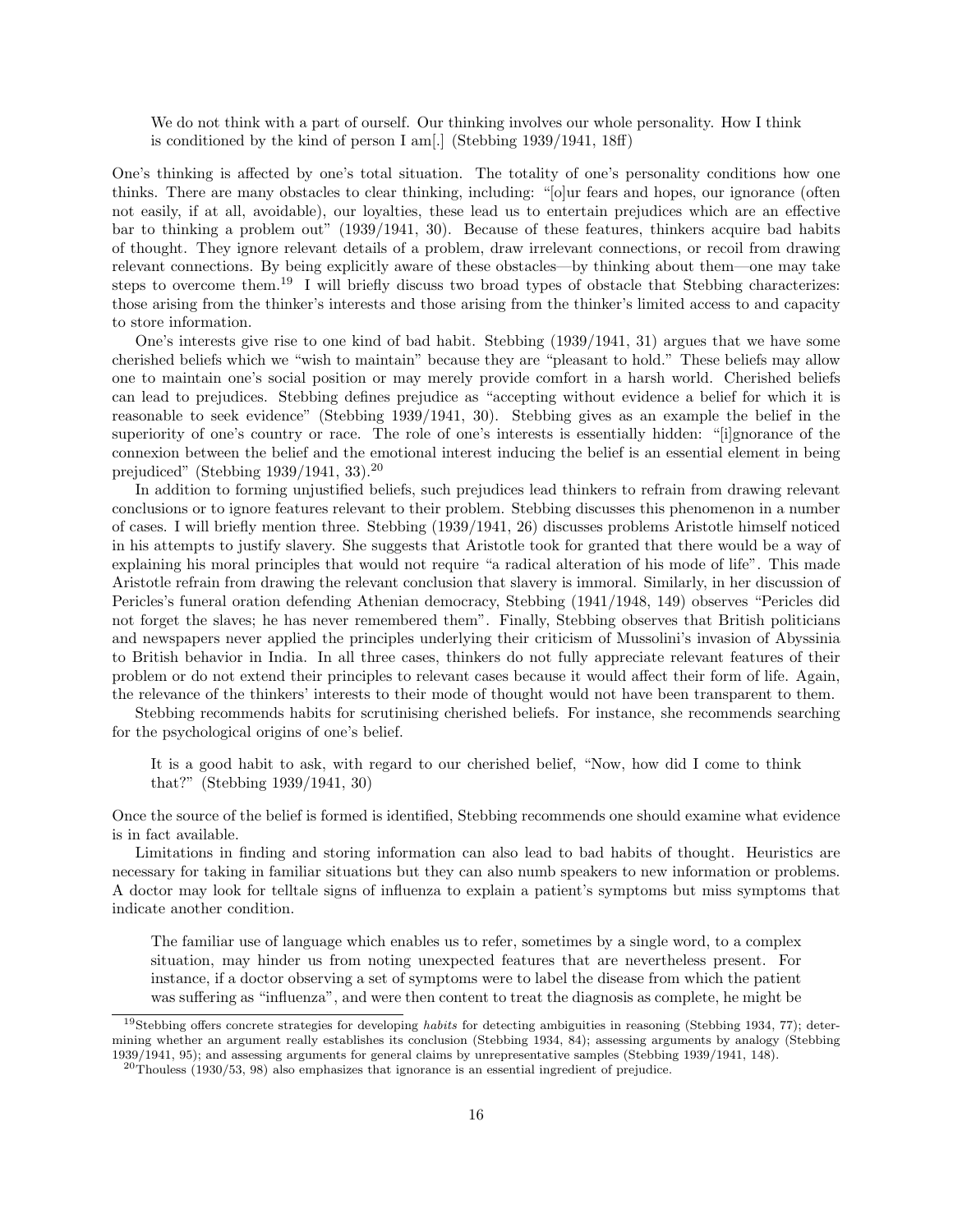led into a serious error. It might be necessary to look for some symptoms not commonly associated with the other set, which would lead him to make a fresh diagnosis. (Stebbing 1930/1948, 7)

In Thinking to Some Purpose, Stebbing (1939/1941, 52) characterizes the related phenomenon of potted thinking, using 'compressed statements' which 'save us from the trouble of thinking'. Stebbing recommends periodically reviewing the principles by which the heuristic or potted statement was justified. She also recommends attention to changed circumstances (Stebbing 1939/1941, 60).

Another sort of limitation arises from the fact that thinkers must rely on the testimony of others and the press in particular. In some cases, governments control the press and use it to disseminate explicit propaganda. Even when the press is not controlled by the government, it is often controlled by a "comparatively small number of persons" (Stebbing 1939/1941, 70-1). The relatively narrow range of interests of those who control the press means that only a narrow range of points of view are characterized. Information is presented in accordance with these points of view. Stebbing therefore says that the control of the press is an obstacle to acquiring the information necessary to reason to some purpose about public matters.

Although individuals on their own cannot completely overcome this obstacle, they can mitigate its effects through good habits. For instance, Stebbing recommends "consulting newspapers representing different political views" (Stebbing 1939/1941, 175). Doing so will broaden the range of evidence and counterevidence available to the thinker.

### 5 Diagnosing Failure

I turn now to a final sort of argument for construing Stebbing as an intellectualist of the censurable kind. The criticism arises from the fact that Stebbing believes that the problems in the world are intellectual problems, at least in part. Stebbing opens Ideals and Illusions by observing that there has been "failure in our national life" that makes her feel "ashamed." According to Stebbing, the source of this failure is unclear: "we know we have failed, but we do not quite know wherein exactly we have failed" (Stebbing 1941/1948, vii). Stebbing's aim in the work is to address what she takes to be at least one cause of the failure: the failure of the British citizens to make clear their ideals.

I am concerned almost entirely with one only of these causes—our unwillingness to make definite to ourselves what it is we believe to be worth seeking, the world today is in discordance with our desires. What is it that we desire, or, to use a popular expression, what do we believe to be the ends for which it is worth while to live? (Stebbing 1941/1948, viii)

Stebbing wishes to characterize the ends for which she lives because she saw a problem. The world in 1941 was profoundly at odds with how she (and many others) wanted it to be. She believed that one source of this problem was that citizens were not clear about what they wanted. Clarity about the aim of one's actions, she thought, was a first step in acting to build a world more in line with what she wanted.<sup>21</sup> In Thinking to Some Purpose, Stebbing similarly argues that clear thinking is necessary for the performance of "due deliberation" before citizens record their votes (Stebbing 1939/1941, 11).

According to Laird, Ryle (as characterized by Kremer), and Wittgenstein (as reported by Rhees), Stebbing's diagnosis of the problems of her time is mistaken. On their views, the failures of national life that Stebbing describes arose from causes outside of the intellectual sphere. So Stebbing's efforts to contribute to alleviating the problems will inevitably fail. Laird sees a failure in moral resolution rather than moral vision. Considering how Ryle would reply to Stebbing, Kremer sees a lack of education of the whole person as the cause of the problems. Finally, Wittgenstein—according to Rhees—doubts that the motivation for Fascist "irrationalism" is its intellectual appeal. Stebbing is accused by all three of over-emphasizing the intellectual causes of the problems she identified. I will discuss how Stebbing's work addressed these three criticisms separately. I first argue Stebbing offers strong reasons for believing that Laird is mistaken about

<sup>&</sup>lt;sup>21</sup>Stebbing does not think that clear thinking is the only requirement for improving the world. Indeed, the epigraph for *Logic* in Practice is this quote from Ezra Pound: " No book can do ALL a man's thinking for him. The utility of any statement is limited by the willingness of the receiver to think."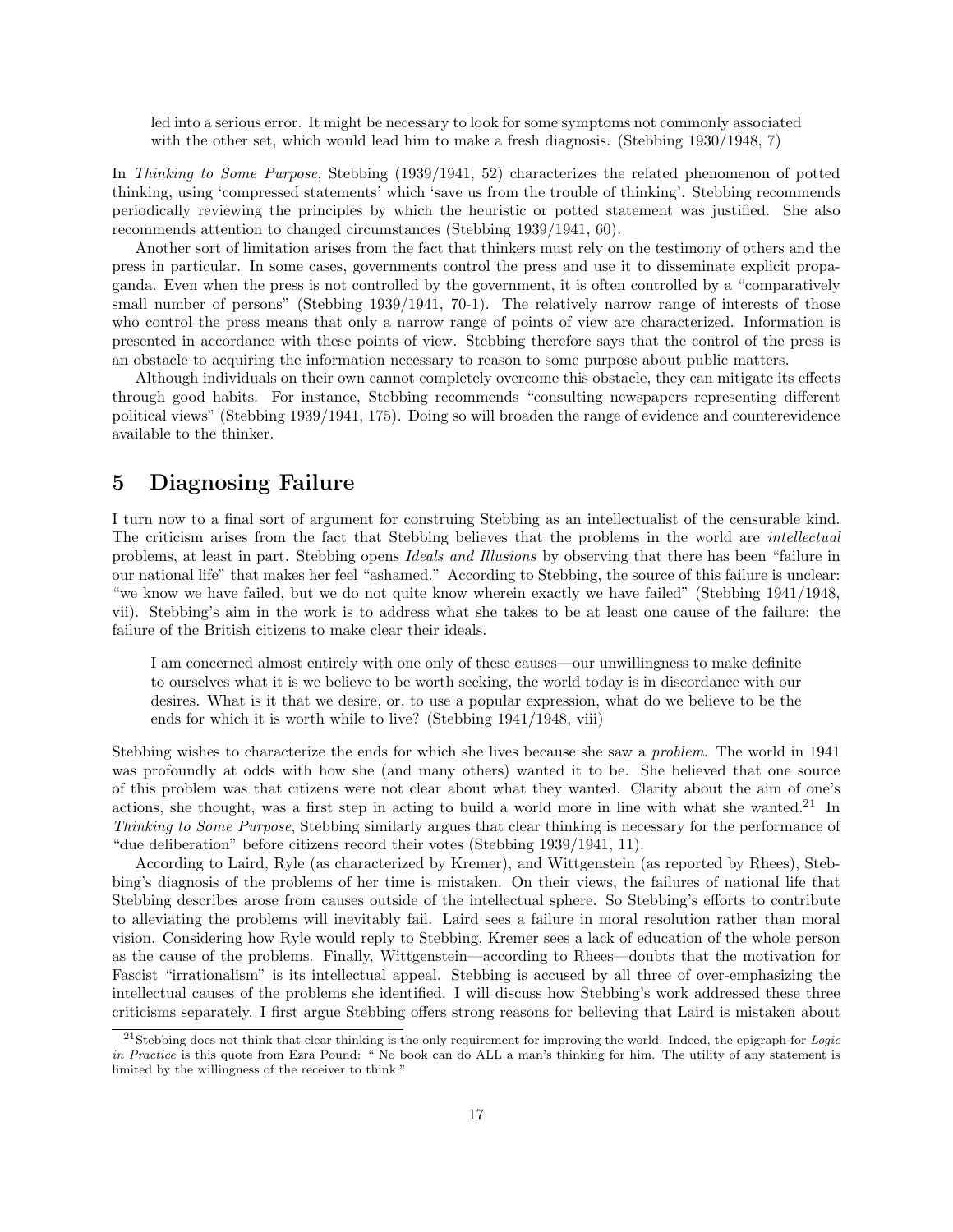the nature of problem. I then argue that both Kremer's Ryle and Rhees's Wittgenstein wrongly separate the thinking part of the person from the remainder, whereas Stebbing correctly sees that thinking is an activity done by the whole person.

### 5.1 Moral Knowledge and Moral Resolution

Laird argued against Stebbing that what he saw as the "moral deterioration" in the beginning of the 20th century was primarily due to a lack of steadfast commitment to moral principles and not due to ignorance or confusion about those principles. Laird criticizes Stebbing (1941/1948, 128) for holding that moral progress is to be measured firstly by assessing an ideal and only secondarily by how steadfastly these ideals are pursued. According to Stebbing, the prevalence of Fascist and Nazi ideals is a greater problem than weakness of will by advocates of democracy.<sup>22</sup>

Stebbing pre-empted Laird's complaint in two ways. First, she rejects its presuppositions. Laird's complaint assumes that there is substantial agreement about ends. Yet, Stebbing offers convincing arguments that there is disagreement about ends. Ideals and Illusions aims at articulating different conceptions of a good life, including a broadly democratic approach and Fascist approaches. She articulates opposed conceptions of the good life.

I am convinced that we are too unready to reflect upon our conduct for the sake of making explicit the principles upon which we act. . . . I cannot agree with Matthew Arnold's dictum to the effect that it is not difficult to know what we ought to do but the difficulty lies in doing it. (Stebbing 1941/1948, 53)

Stebbing discusses cases in which difference in opinion about the good would lead to different actions if pursued steadfastly. Most immediately, Stebbing would argue that Fascists and Nazis are not merely misapplying ideals that they share with advocates of Democracy. Steadfast implementation of Fascist and Nazi ideals would—and did—lead to profoundly evil results. Moreover, even advocates of democratic ideals regularly underestimate their demands.

Laird did not agree that the primary difference between advocates of Nazism and Democracy is in their ideals. In an earlier review of Ideals and Illusions, Laird had complained Stebbing praises the democratic ideal too highly and criticizes the Nazi ideal too harshly.

For instance, her pictures of the Nazis and of their opponents seem to me to be a little melodramatic. The bad ideals are so very bad, and the good ideals, though often sickly, are so unquestionably splendid. (I am not talking about the Nazis' deeds; but Miss Stebbing, mistakenly I think, although the antithesis asks for trouble, puts ideals and ideas before their execution.) (Laird 1942, 195)

From this distance, it is difficult to see any merit to Laird's view that the problem with Nazism was in its execution and not in its ideal. The deeds were horrible because the ideals were horrible.<sup>23</sup> Stebbing's project in Ideals and Illusions was, in part, to explain why people were attracted to this horrible ideal.

There is another way in which Stebbing's work preempts Laird's criticism. Stebbing observes that there is in fact a high degree of commitment to ideals. Stebbing points out that many political arguments are framed in terms of abstract notions such as 'liberty', 'democracy', 'the nation', 'the people', 'sound money', and so on. According to Stebbing, participants in these arguments often have only a hazy grasp of what they mean. Nevertheless, there is no shortage of political passion. Human beings are willing to endure and inflict great suffering on account of them.

 $22$ Stebbing (1944) explicitly suggests that ideals are to be judged in part on whether they can realistically be followed by the mass of ordinary people.

<sup>&</sup>lt;sup>23</sup>The nature of the Nazi ideals were not completely unknown in Britain at the time, with the publication of works such as (Lorimer 1939). Stebbing's praise of the Democratic ideal is also seriously attenuated. One of her goals in Ideals and Illusions is to explain the appeal of Fascism and Nazism. This requires her to search for unattractive features of the Democratic ideal. For instance, Stebbing (1941/1948,159) says: "Certainly the discussion [in a Democracy] will often be irrelevant, unnecessarily lengthy, and at times downright boring."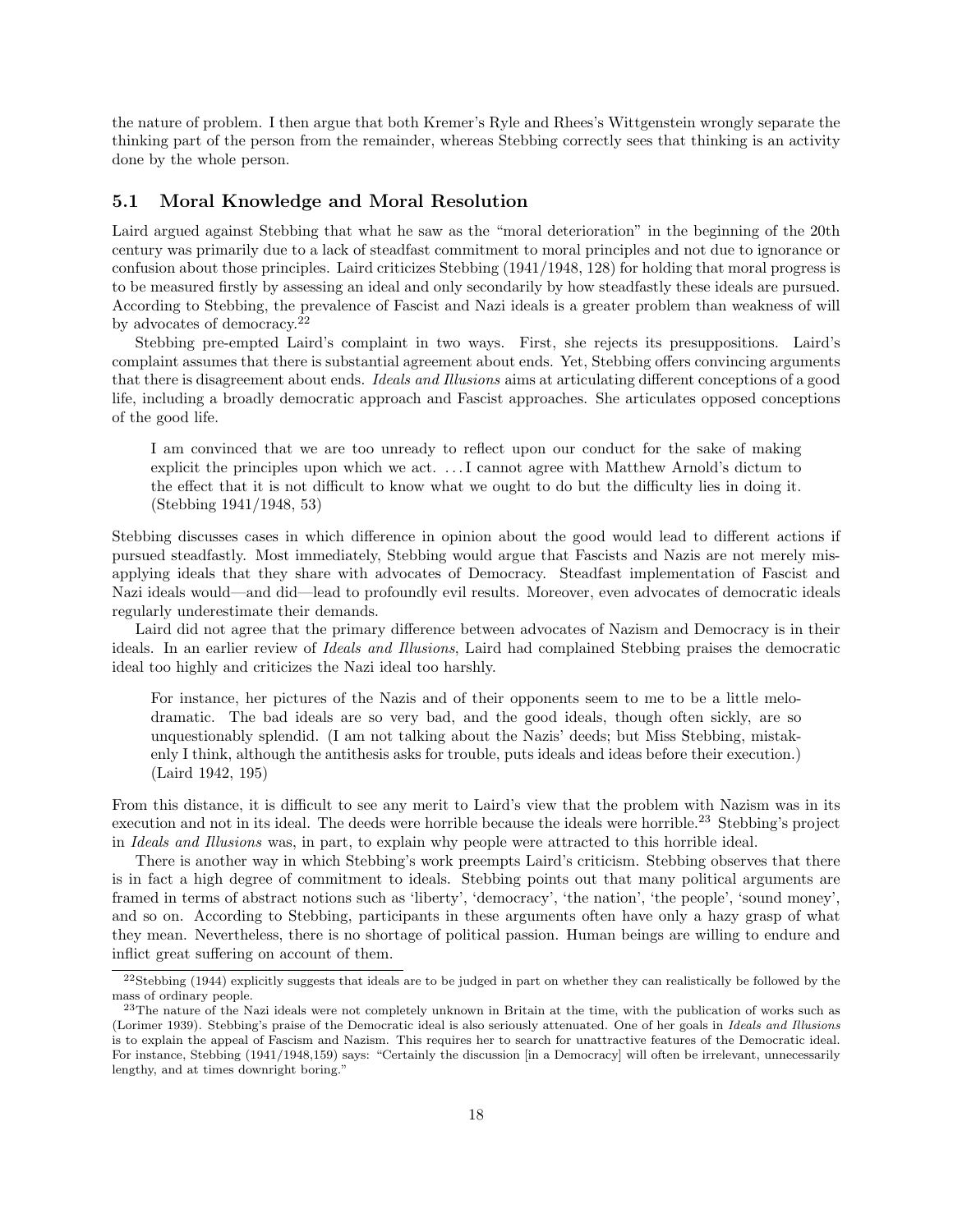The chief danger of getting into a habit of thinking in abstractions is that we take the words to have meaning and yet do not know what it is these words stand for.... human individuals are prepared to die or be tortured or to kill or torture other individuals for the sake of liberty without knowing what "liberty" means. (Stebbing 1939/1941, 139)

It hardly needs to be said that Stebbing was right about how much of the suffering inflicted and endured throughout the 1930s and 40s arose out of steadfast commitment to ideals. These included sound money policies in dealing with the depression or commitment to Fascism or Nazism. Stebbing would say that the problem was with the ideals or their formulation, and not that people were unwilling to sacrifice to realize them.

#### 5.2 Education of the Person

Kremer speculates that, by the end of his career, Ryle had a better diagnosis of the failures of national life around the time of the second world war. According to Kremer, Ryle's ultimate view is that moral improvement should prioritize education of the whole person rather than treat the failure as arising either from lack of factual knowledge or of knowledge how. That is how Ryle would address the "political concerns" that Stebbing raises.

[W]hat is required is fostering the development of character and virtue—neither a matter of greater knowledge-that, nor of greater skill, or knowledge-how, but an education of the whole person. (Kremer 2017b, 36)

But if this is right, it brings Ryle closer to Stebbing's position. As we have seen, Stebbing's holds that thinking is an activity of the whole person. This is something she repeats several times. Stebbing therefore agrees with Ryle, on Kremer's reconstruction. Indeed, Stebbing goes so far as to say that the relevance of the whole of one's personality to one's thinking "is the assumption upon which this book is based" (Stebbing 1939/1941, 146). As we have seen, Stebbing thinks that intelligent thinking requires manifesting good habits of thought and avoiding bad habits of thought. These habits arise from one's nature, from one's social positions, and the activities of one's daily lives. Stebbing thinks that one cannot acquire these habits without training. In all of this, Ryle and Stebbing agree.

However, Stebbing would differ from Ryle on a point of emphasis. Although, as we have seen, Stebbing thinks that one's practice in daily life influences one's thinking, she also thinks that "how a man thinks so in the end he acts" (1941/1948, 143). That is, changes in one's ideals are sometimes necessary to bring about individual and social change. This is not to say that one can change one's beliefs or ideals by purely intellectual means. As we have seen, one needs to develop good habits, and this may involve changes in one's daily occupation. Nor is this to say that changing one's ideals is the only thing required to make the world better. One also needs power. But, Stebbing (1941/1948, 15, 215) is keen to emphasize that not only power, but also ideals or beliefs, are necessary for bringing about a better world.

#### 5.3 Fascist Irrationalism

The final version of this challenge arises from Wittgenstein's point (reported by Rhees) that the appeal of Fascist "irrationalism" does not lie in deceiving people with logical fallacies. Identifying these fallacies— Wittgenstein is reported to have argued—will not change their commitments. Stebbing therefore suffers a misconception. According to Rhees, Wittgenstein contrasted attempts to combat antisemitism by argumentation with "the way anti semitism had disappeared in Russia by a change in the form of society" (2015, §21.20).

Yet, Wittgenstein seems mistaken about Stebbing's aims when she discusses Fascism. Stebbing is not trying to convince some Fascist interlocutor. She is not trying to provide a manual for arguing with Fascists. Stebbing describes the goal of the Nazi moral code as "loyalty to the Leader" and "unquestioning obedience without knowledge" (Stebbing 1941/1948, 142). Stebbing believes that these war-like goals appeal to "something deeply rooted in human nature".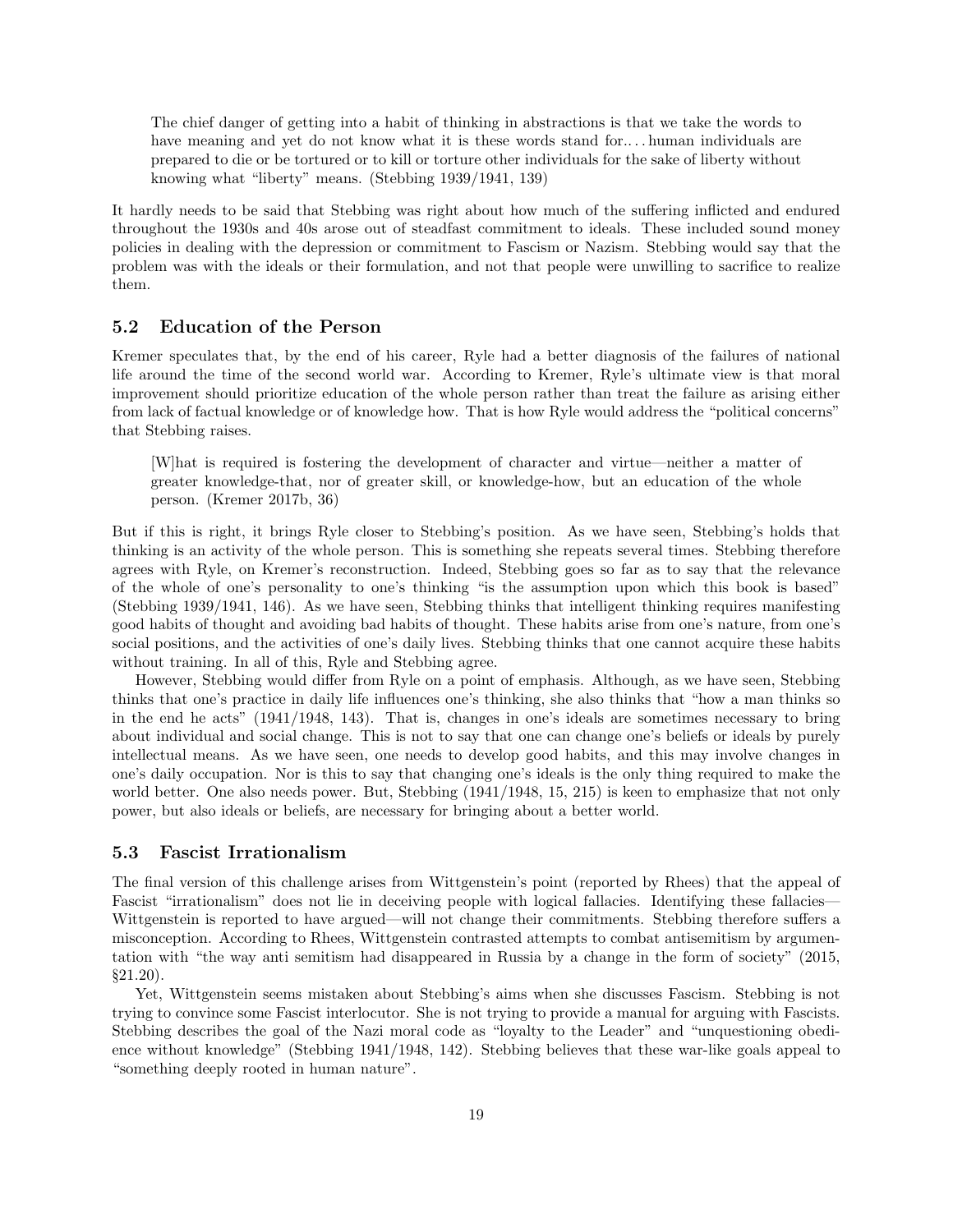The "roll of the war drums" calls us, and duty is more eagerly and strenuously performed because in doing our war like duty we seem to be no longer men but rather heroes. Moreover, the lust for power, the joy of cruelty, the pride of dominance, still have their attraction. (Stebbing 1941/1948, 151)

Stebbing worries that advocates of democracy themselves are sometimes motivated by these war-like impulses but express themselves as advocating for "freedom". She worries that people view freedom as the great cause for which they are fighting, and don't properly attend to what freedom requires. As a result, they conflate defeating the enemies with achieving the goals of freedom and democracy: "to lose the war will mean that democracy is overthrown. But to win the war does not mean that democracy is saved" (*ibid.*, 152).

Stebbing believes that "more support the ideal of Democracy than are aware of what it entails" *(ibid.,* 217). This leads to two kinds of problem. First, those who support the ideal of Democracy do not know how to achieve its goals. They do not know what is required to "build a better world".

Second, misconceptions about the ideal of Democracy as materialistic or selfish—Stebbing believes make Fascist criticisms of Democracy sound plausible. As Stebbing construes Fascist and Nazi criticisms of Democracy, it "sets before men a purely selfish goal. . . . For them democracy spells plutocracy, and happiness means only ostentatious luxury" (1941/1948, 152).

But, according to Stebbing (1941/1948, 160), Democracy is a demanding ideal. It demands spiritual virtues such as self-discipline, submission to laws, and service to others. Moreover, achieving Democracy requires the free development of individuals. This free development involves them forming opinions for themselves with relevant input from their community.

I, for my part, must exert myself to learn what I need to know and to think freely. This is difficult, but if I fail I am not a member of a democracy even if I am a citizen in a State that is democratic despite my failure. (Stebbing 1941/1948, 159)

So Stebbing emphasizes clear thought to give a picture of what to do *after* Nazism is defeated. This is reflected in Stebbing's (1941/1948, 132) choice of the following passage from E. M. Forster (1940) as an epigraph to her chapter contrasting the ideals of democracy and Fascism: "To be sensitive — to have an open mind — these are valuable qualities even in war-time, whatever the wireless says. Do they help us to conquer the Nazis? They don't. They are weapons in a larger and a longer battle." Stebbing thinks that the difficulty of internalizing the goal of Democracy—that all human beings should be free and happy—is one cause of the appeal of Fascism.

Interestingly, Wittgenstein's own example of how to overcome irrationalism might strike us now as misinformed. The early Bolsheviks and the Soviet Union were less antisemitic than many of their opponents.<sup>24</sup> But, antisemitism certainly had not "disappeared" in the Soviet Union by the time of Wittgenstein's conversation with Rush Rhees, or—if it had disappeared—it reappeared shortly thereafter.<sup>25</sup> One of Stebbing's stock examples is that it is very difficult for the average person outside of Russia in the 1930s to understand what was happening there. She cites the fact that different reports from visitors to Russia cited different facts and that the reporters themselves have political agendas. Stebbing would likely interpret Wittgenstein's misimpression as resulting from such one-sided reports.

# 6 Conclusion

I have argued that Stebbing's conception of intelligent dealing with a problem is intellectualist. Intelligent dealing with a problem requires propositional thought. Yet, it is not susceptible to Ryle's regress. Indeed, Stebbing anticipates many elements of Ryle's philosophy when she emphasizes that one's ability to think

<sup>24</sup>See (Gerwarth 2016, 90-1) and (Judt 2011, 260-262).

 $^{25}$ The article does not give definite date for this conversation, but the collection of conversations took place between 1939 and 1950. For discussion of Stalinist antisemitism in the Soviet Union, see (Judt 2011, 263-270) and (Snyder 2011, Chapter 11).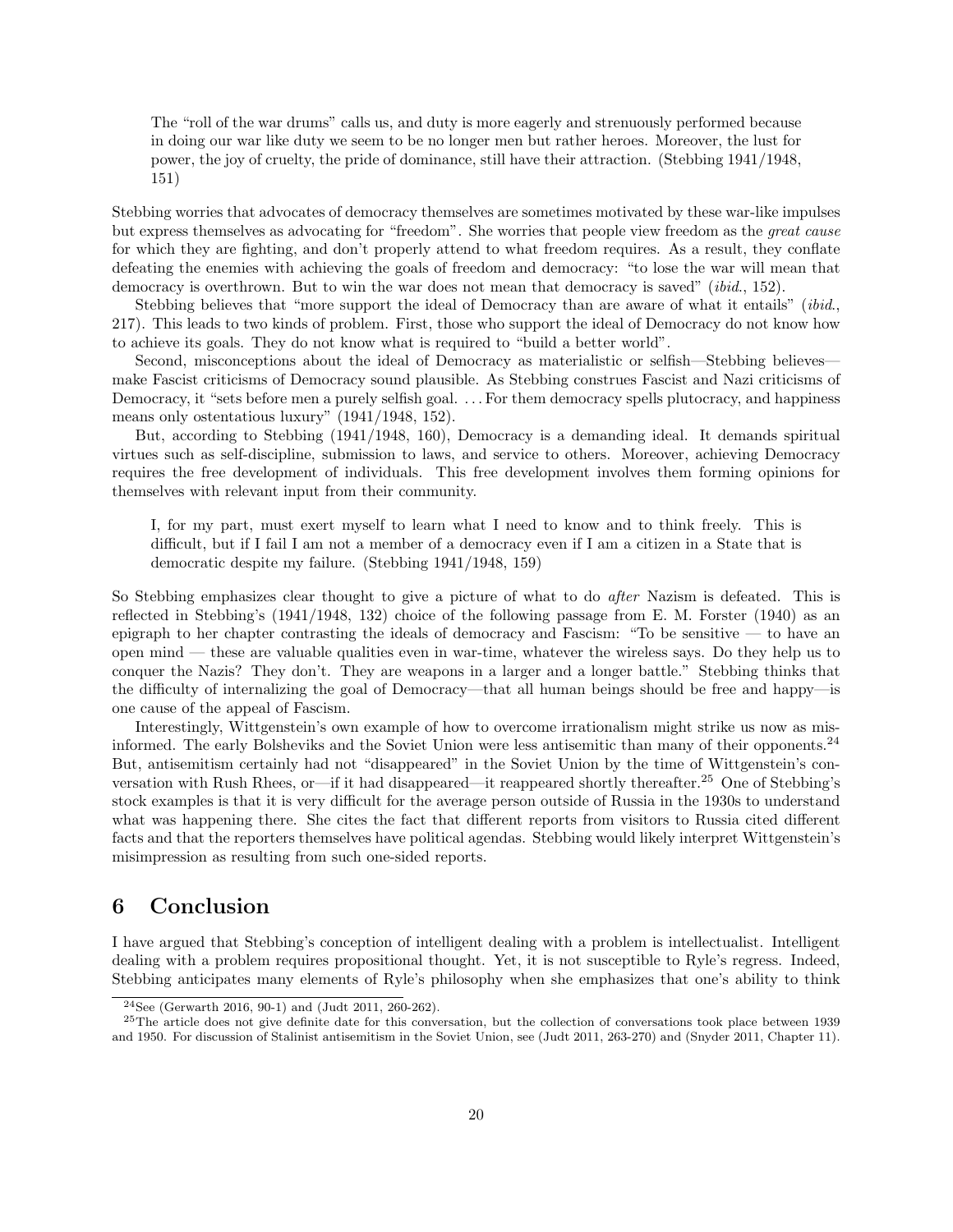well depends upon one's habits, dispositions, and all of the various features that make up one's personality. The degree of agreement even raises the possibility that Stebbing had an influence on Ryle's views.<sup>26</sup>

Despite her agreement with Ryle, Stebbing still assigns a prominent place to explicit thought in building a better world. This is not a confusion on her part about the need for steadfastness in pursuing the democratic ideal or the source of Fascism, but part of her view about what is required to make a world fit for human beings.

# References

Aristotelian Society (1948), Philosophical Studies. London: G. Allen & Unwin.

- Beaney, Michael and Siobhan Chapman (2017), "Susan Stebbing." In The Stanford Encyclopedia of Philosophy (Edward N. Zalta, ed.), summer 2017 edition, Metaphysics Research Lab, Stanford University.
- Bengson, John and Marc A. Moffett (2011), "Two conceptions of mind and action: Knowledge how and the philosophical theory of intelligence." In Knowing How: Essays on Knowledge, Mind, and Action (John Bengson and Marc Moffett, eds.), 3–55, Oxford University Press.
- Bradley, F. H. (1904), "On truth and practice." Mind, 13, 309–335.
- Chapman, Siobhan (2013), Susan Stebbing and the language of common sense. Springer.
- Dewey, John (1910), How We Think. D.C.HEATH & CO., Boston.
- Dewey, John (1938), *Logic: Theory of Inquiry*. Henry Holt & CO., New York.
- Douglas, Alexander X. and Jonathan Nassim (2021), "Susan stebbing's logical interventionism." *History and* Philosophy of Logic, 0, 1-17, URL https://doi.org/10.1080/01445340.2021.1883381.
- Forster, E. M. (1940), "Review of Virginia Woolf: the Critical Heritage." New Statesman and Nation 10 August 1940 (accessed at ProQuest One Literature on 18 January 2022), 140–1.
- Gerwarth, R. (2016), The Vanquished: Why the First World War Failed to End, 1917-1923. Penguin Books Limited.
- Habgood-Coote, Joshua (2019), "Knowledge-how, abilities, and questions." Australasian Journal of Philosophy, 97, 86–104.
- Hickman, N. Waights (2019), "Knowing in the "executive way": Knowing how, rules, methods, principles and criteria." Philosophy and Phenomenological Research, 99, 311–335.
- Judt, T. (2011), Postwar: A History of Europe Since 1945. Random House.
- Kremer, Michael (2017a), "A capacity to get things right: Gilbert Ryle on knowledge." European Journal of Philosophy, 25, 25–46.
- Kremer, Michael (2017b), "Ryle's "intellectualist legend" in historical context." Journal for the History of Analytical Philosophy, 5.
- Kremer, Michael (forthcoming), "Margaret MacDonald and Gilbert Ryle: A philosophical friendship." British Journal for the History of Philosophy, 1–24.
- Laird, J. (1942), "Stebbing, L. S. -Ideals and Illusions." Mind, 51, 194.

Laird, J (1948), "Reflections occasioned by Ideals and Illusions." In Aristotelian Society (1948), 20–30.

<sup>26</sup>One possible route of transmission would be through Stebbing's student, Margaret MacDonald, whose friendship with Ryle has recently been discussed in (Kremer forthcoming).